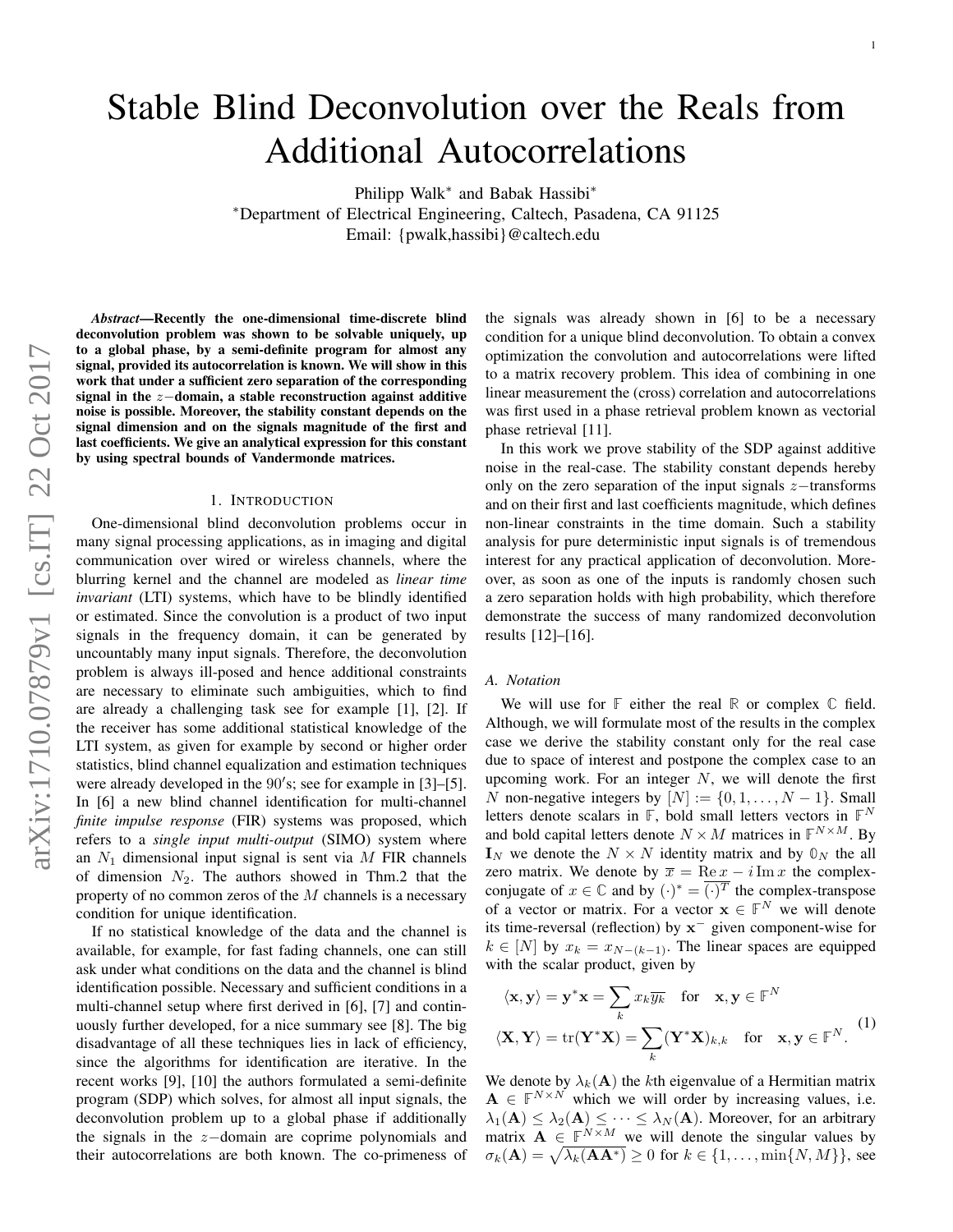[17]. We will use the  $\ell^p$ -norms for  $p \in [1,\infty)$  for  $\mathbf{a} \in \mathbb{F}^N$ and  $\mathbf{A} \in \mathbb{F}^{N \times M}$ 

$$
\|\mathbf{a}\|_{p} = \left(\sum_{k} |a_{k}|^{p}\right)^{1/p} , \quad \|\mathbf{A}\|_{p} = \left(\sum_{k} \sigma_{k}^{p}(\mathbf{A})\right)^{1/p}, \quad (2)
$$

We use for the Hilbert norms  $\|\mathbf{a}\|_2 = \|\mathbf{a}\|$  resp.  $\|\mathbf{A}\|_2 = \|\mathbf{A}\|$ and define for  $p = \infty$ 

$$
\|\mathbf{a}\|_{\infty} = \max_{k} |a_k| \; , \quad \|\mathbf{A}\|_{\infty} = \max_{k} \sigma_k = \sigma_{\max\{N,M\}}. \tag{3}
$$

#### 2. BLIND DECONVOLUTION FROM ADDITIONAL AUTOCORRELATIONS VIA SDP

In this work we will only consider one-dimensional convolution, i.e., the convolution between two complex-valued vectors  $x_1 \in \mathbb{C}^{N_1}$  and  $x_2 \in \mathbb{C}^{N_2}$ , given component-wise by

$$
y_k = (\mathbf{x}_1 * \mathbf{x}_2)_k = \sum_l x_{1,l} x_{2,k-l} \tag{4}
$$

for  $k \in [N_1 + N_2]$ . Let us denote by  $\overline{x}$  the *conjugate-timereversal* or *reciprocal* of  $\mathbf{x} \in \mathbb{C}^N$  given by  $x_k = \overline{x_{N-1-k}}$  for  $k \in [N]$ . Then the *correlation* between  $x_1$  and  $x_2$  is given by

$$
\mathbf{a}_{1,2} = \mathbf{x}_1 \ast \overline{\mathbf{x}_2}.\tag{5}
$$

If  $x_2 = x_1$  then we write  $a_{1,1} = a_1 = x_1 \cdot \overline{x_1}$  which is called the *autocorrelation* of  $x_1$ . The autocorrelation in the Fourier domain is given by the absolute-squares of the Fourier transform of  $x_1$ , i.e., the phase information of the signal in the Fourier domain is missing. The recovery of the signal from its absolute-square Fourier measurements is known as the *phase retrieval problem* and therefore a special case of the deconvolution problem. However, the convolution and even autocorrelation obtains uncountably many ambiguities see [1], [18]. To resolve the ambiguities and to formulate a well-posed deconvolution or phase retrieval problem we need additional constraints or measurements. For example, if we can measure the auto and the cross correlation separately, we can resolve all ambiguities up to a global phase. Moreover, the reconstruction can be performed by an SDP by lifting the measurements to the matrix domain, i.e., we express the measurements as linear mappings on positive-semidefinite rank−1 matrices [9]. Such lifting methods to relax to a convex problem can be used for phase retrieval [19] and arbitrary bi- or multi-linear measurements [20],[21]. For this we stack both vectors  $x_1$ and  $x_2$  together to obtain the vector  $x = [x_1, x_2] \in \mathbb{C}^N$  in  $N := N_1 + N_2$  dimensions, which, if lifted to the matrix domain reveals a  $2 \times 2$  block matrix structure

$$
\mathbf{x}\mathbf{x}^* = \begin{pmatrix} \mathbf{x}_1 \\ \mathbf{x}_2 \end{pmatrix} \begin{pmatrix} \mathbf{x}_1^* & \mathbf{x}_2^* \end{pmatrix} = \begin{pmatrix} \mathbf{x}_1 \mathbf{x}_1^* & \mathbf{x}_1 \mathbf{x}_2^* \\ \mathbf{x}_2 \mathbf{x}_1^* & \mathbf{x}_2 \mathbf{x}_2^* \end{pmatrix} . \tag{6}
$$

To define the linear measurement map  $A$  we have to introduce the  $N \times N$  *shift* or *elementary Toeplitz matrix* and the  $N_{ij} \times N_i$ *embedding matrix* with  $N_{ij} = N_i + N_j$  for any  $i, j \in \{1, 2\}$ by

$$
\mathbf{T}_N = \begin{pmatrix} 0 \cdots 0 & 0 \\ 1 \cdots 0 & 0 \\ \vdots & \ddots & \vdots \\ 0 \cdots 1 & 0 \end{pmatrix}, \quad \mathbf{\Pi}_{i+j,i} = \mathbf{\Pi}_{N_{ij},N_i} = \begin{pmatrix} \mathbf{I}_{N_i,N_i} \\ \mathbb{0}_{N_j,N_i} \end{pmatrix}.
$$
 (7)

Then, the  $N_i \times N_j$  rectangular shift matrices are defined as,

<span id="page-1-9"></span><span id="page-1-6"></span>
$$
\mathbf{T}_{i,j}^{(k)} = \mathbf{T}_{N_i,N_j}^{(k)} = \mathbf{\Pi}_{i+j,i}^T \mathbf{T}_{N_{ij}}^{N_j - 1 - k} \mathbf{\Pi}_{i+j,j}
$$
(8)

for  $k \in [N_{ij}-1]$ , where we set  $\mathbf{T}_N^l := (\mathbf{T}_N^{-l})^T$  if  $l < 0$ . Then, the correlation [\(5\)](#page-1-0) between the vectors  $x_i$  and  $x_j$  are given component-wise as

$$
a_{i,j,k} = (\mathbf{x}_i \ast \overline{\mathbf{x}_j})_k = \mathbf{x}_j^* \mathbf{T}_{j,i}^{(k)} \mathbf{x}_i = \text{tr}(\mathbf{T}_{j,i}^{(k)} \mathbf{x}_i \mathbf{x}_j^*).
$$
 (9)

<span id="page-1-8"></span>Embedding the translation matrices into  $N$  dimensions defines the linear map  $A: \mathbb{C}^{N \times N} \to \mathbb{C}^M$  component wise for  $k \in$  $[N_i + N_j - 1]$  and  $i, j \in \{1, 2\}$  by

<span id="page-1-7"></span>
$$
\mathcal{A}_{i,j,k}(\mathbf{X}) = \langle \mathbf{X}, \mathbf{A}_{i,j,k} \rangle = \text{tr}(\mathbf{A}_{i,j,k} \mathbf{X}^*) \quad \text{with} \tag{10}
$$

<span id="page-1-4"></span>
$$
\mathbf{A}_{1,1,k} = \begin{pmatrix} \mathbf{T}_1^{(k)} & 0 \\ 0 & 0 \end{pmatrix}, \mathbf{A}_{2,2,k} = \begin{pmatrix} 0 & 0 \\ 0 & \mathbf{T}_2^{(k)} \end{pmatrix}, \n\mathbf{A}_{1,2,k} = \begin{pmatrix} 0 & 0 \\ \mathbf{T}_{2,1}^{(k)} & 0 \end{pmatrix} = \mathbf{A}_{2,1,N-1-k}^T,
$$
\n(11)

<span id="page-1-1"></span><span id="page-1-0"></span>where we used the notation  $T_i = T_{i,i}$ . By stacking the linear maps [\(11\)](#page-1-1) in lexicographical order together we get the measurement map  $A = (\mathcal{A}_{1,1}, \mathcal{A}_{1,2}, \mathcal{A}_{2,1}, \mathcal{A}_{2,2})$  defining the  $M = 4N - 4$  complex-valued measurements

$$
\mathcal{A}(\mathbf{x}\mathbf{x}^*) = \begin{pmatrix} \mathcal{A}_{1,1}(\mathbf{x}\mathbf{x}^*) \\ \mathcal{A}_{1,2}(\mathbf{x}\mathbf{x}^*) \\ \mathcal{A}_{2,1}(\mathbf{x}\mathbf{x}^*) \\ \mathcal{A}_{2,2}(\mathbf{x}\mathbf{x}^*) \end{pmatrix} = \begin{pmatrix} \mathbf{x}_1 * \overline{\mathbf{x}_1} \\ \mathbf{x}_1 * \overline{\mathbf{x}_2} \\ \mathbf{x}_2 * \overline{\mathbf{x}_1} \\ \mathbf{x}_2 * \overline{\mathbf{x}_2} \end{pmatrix} = \begin{pmatrix} \mathbf{a}_{1,1} \\ \mathbf{a}_{1,2} \\ \mathbf{a}_{2,1} \\ \mathbf{a}_{2,2} \end{pmatrix} = \mathbf{b}.
$$
 (12)

Note, since the auto-correlations  $a_i$  are conjugate-symmetric, i.e.,  $\overline{\mathbf{a}_i} = \mathbf{a}_i$ , we would require only  $2N - 5$  complex-valued linear measurements of xx<sup>∗</sup> . Hence, the *blind deconvolution problem*<sup>[1](#page-1-2)</sup> from  $a_{1,2}$  and the additional autocorrelations  $a_1$  and a<sup>2</sup> is re-cast as a *generalized phase retrieval problem* from  $4N - 3$  Fourier magnitude measurements given by

<span id="page-1-3"></span>
$$
\left|\mathbf{F}_{2N-1}\begin{pmatrix} \mathbf{x} \\ \mathbf{0} \end{pmatrix}\right|^2, \left|\mathbf{F}_{2N_1-1}\begin{pmatrix} \mathbf{x}_1 \\ \mathbf{0} \end{pmatrix}\right|^2 \text{ and } \left|\mathbf{F}_{2N_2-1}\begin{pmatrix} \mathbf{x}_2 \\ \mathbf{0} \end{pmatrix}\right|^2 \tag{13}
$$

where  $\mathbf{F}_N$  denotes the  $N \times N$  unitary Fourier matrix. In fact, the Fourier measurements on  $x_1$  and  $x_2$  can be obtained by masked Fourier measurements of x, see [22]. To construct an explicit measurement ensemble of the smallest size, which was conjectured to be  $4N - 4$  in [23], is a challenging and still open task for the generalized phase retrieval problem, see for example [24], [25]. Note, that we demand in [\(13\)](#page-1-3) also a co-prime structure on the separated parts  $x_1$  and  $x_2$ . To see that our correlation measurements give indeed access to the autocorrelation of x we split it in its single parts

$$
a = x * \overline{x} = \begin{pmatrix} x_1 \\ x_2 \end{pmatrix} * \begin{pmatrix} \overline{x_2} \\ \overline{x_1} \end{pmatrix}
$$
  
=  $\begin{pmatrix} x_1 \\ 0 \end{pmatrix} * \begin{pmatrix} 0 \\ \overline{x_1} \end{pmatrix} + \begin{pmatrix} x_1 \\ 0 \end{pmatrix} * \begin{pmatrix} \overline{x_2} \\ 0 \end{pmatrix} + \begin{pmatrix} 0 \\ x_2 \end{pmatrix} * \begin{pmatrix} \overline{x_2} \\ 0 \end{pmatrix} + \begin{pmatrix} 0 \\ x_2 \end{pmatrix} * \begin{pmatrix} 0 \\ \overline{x_1} \end{pmatrix}$   
=  $\begin{pmatrix} 0_{N_2} \\ a_{1,1} \\ 0_{N_2} \end{pmatrix} + \begin{pmatrix} a_{1,2} \\ 0_{N_1} \\ 0_{N_2} \end{pmatrix} + \begin{pmatrix} 0_{N_1} \\ a_{2,2} \\ 0_{N_1} \end{pmatrix} + \begin{pmatrix} 0_{N_2} \\ 0_{N_2} \\ a_{2,1} \end{pmatrix}.$  (14)

<span id="page-1-5"></span><span id="page-1-2"></span><sup>1</sup>If we set  $\mathbf{x} = [\mathbf{x}_1, \overline{\mathbf{x}_2}]$  the cross correlation becomes a cross convolution, i.e.,  $a_{1,2} = y$  whereas the auto-correlations are not changing due to the commutativity of the convolution.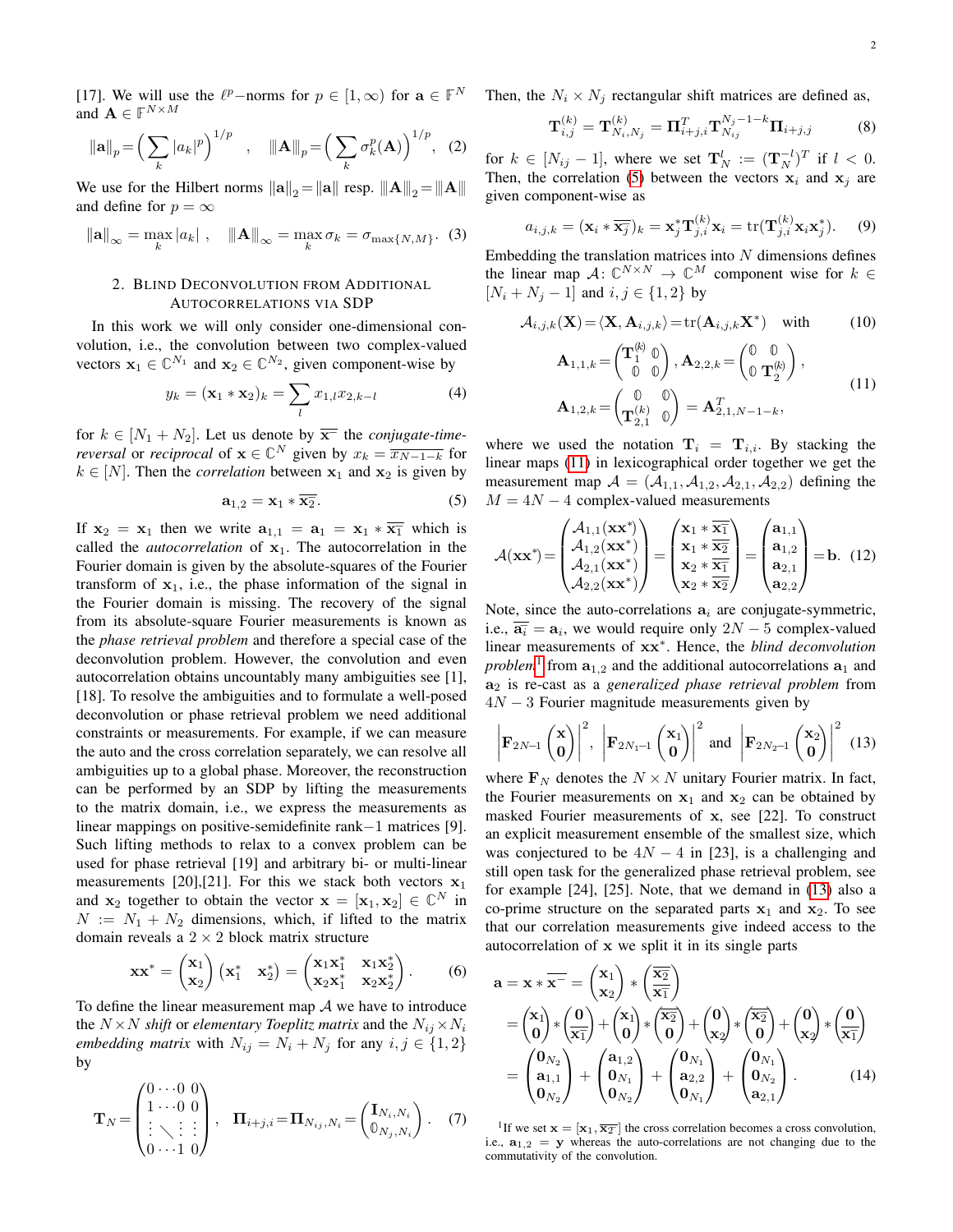As can be seen, for any choice of  $N_1, N_2$ , the crosscorrelations  $a_{1,2}$  and  $a_{2,1}$  are always separated in time by one time  $slot^2$  $slot^2$ , and can therefore exactly be obtained by subtracting the known auto-correlations  $a_1$  and  $a_2$ . Hence, the unitary Fourier transforms of the measurements in [\(13\)](#page-1-3) are  $a_1$ , and  $a_2$  which are equivalent to  $a_{1,2}, a_1$  and  $a_2$ . Therefore, the following Theorem [1](#page-2-1) can be seen as a unique reconstruction of x, up to a global phase, via an SDP from  $4N - 3$  masked Fourier magnitude measurements by only assuming that the z−transforms of  $x_1$  and  $x_2$  are co-prime. Here, the *z*-transform of  $\mathbf{x} \in \mathbb{C}^{N+1}$  is given by

$$
X(z) := \sum_{k=0}^{N} x_k z^{-k} = x_0 z^{-N} \prod_{k=1}^{N} (z - \zeta_k)
$$
 (15)

and defines a polynomial in  $z^{-1}$  of order N if  $x_0 \neq 0$ . If  $\zeta_{1,k}$  and  $\zeta_{2,k}$  are the zeros of  $X_1$  and  $X_2$ , then we call them co-prime if  $\zeta_{1,k} \neq \zeta_{2,l}$  for all l, k (no common factor). Let us denote by  $\mathbb{C}_{0,0}^L := \{ \mathbf{x} \in \mathbb{C}^L \mid x_0 \neq 0 \neq x_L \}.$  Then,

[9, Thm.III.1] and extended to the purely deterministic case [1], it holds the following theorem.

<span id="page-2-1"></span>**Theorem 1.** Let  $\mathbf{x}_1 \in \mathbb{C}_{0,0}^{N_1}$  and  $\mathbf{x}_2 \in \mathbb{C}_{0,0}^{N_2}$  such that their *z*−*transforms are co-prime. Then*  $\mathbf{x} = [\mathbf{x}_1, \mathbf{x}_2] \in \mathbb{C}^N$  *with*  $N = N_1 + N_2$  *can be recovered uniquely up to global phase from the* 4N − 4 *measurement* b *defined in* [\(12\)](#page-1-4) *by solving the feasible convex program*

find 
$$
\mathbf{X} \in \mathbb{C}^{N \times N}
$$
 s.t.  $\mathcal{A}(\mathbf{X}) = \mathbf{b}$   
 $\mathbf{X} \succeq 0$  (16)

*which has*  $\hat{\mathbf{X}} = \mathbf{x} \mathbf{x}^*$  *as the unique solution.* 

*Remark*. From a singular value decomposition of  $\hat{\mathbf{X}}$  one can identify up to a global phase x as the eigenvector corresponding to the largest eigenvalue. By knowing the dimensions  $N_1$ and  $N_2$  one can also identify  $x_1$  and  $x_2$  up to a common global phase.

## 3. STABILITY ANALYSIS OF THE SDP

The feasible SDP in Theorem [1](#page-2-1) is in the noise-less case equivalent to the convex problem

$$
\min_{\mathbf{X} \succeq 0} \|\mathcal{A}(\mathbf{X}) - \mathbf{b}\| \tag{17}
$$

for any  $\mathbf{b} := \mathcal{A}(\mathbf{x} \mathbf{x}^*)$ . If the observations are disturbed by additive noise  $n \in \mathbb{C}^{4N-4}$ , such that

$$
\mathbf{b} = \mathcal{A}(\mathbf{x}\mathbf{x}^*) + \mathbf{n}.\tag{18}
$$

Then the *denoised SDP* (least-square minimization over a convex cone)

$$
\min_{\mathbf{X} \succeq 0} \|\mathcal{A}(\mathbf{X}) - \mathbf{b}\| \tag{19}
$$

is robust against noise if the solution  $\hat{\mathbf{X}}$  obeys

$$
\|\hat{\mathbf{X}} - \mathbf{x}\mathbf{x}^*\| \le C \|\mathbf{n}\| \tag{20}
$$

<span id="page-2-0"></span><sup>2</sup>Exactly this "0" measurement, due to symmetry of the correlations, cost us the 1 extra measurement in our phase retrieval setting.

where  $C > 0$  is a constant independent of the chosen vectors  $x_1, x_2$  and only depends on the dimensions, see [26, Thm.2.2] and [27, Thm3]. For a general bilinear problem, such a stability constant C would at least depend on a rank−2 null-space property or *restricted isometry property* (RIP) of the linear map  $A$ , see [28], [29]. However, to apply our proof technique in the noisy case with the construction of an (inexact) dual certificate, we only need the RIP to hold locally, i.e., around the ground truth  $xx^*$ . For the quadratic case see [26], [27] and for the non-quadratic case [12],[13, Condition 5.1] and [14, Def.4.1].

#### <span id="page-2-7"></span>*A. Local Stability on the Tangent Space*

The crucial part for the proof of the injectivity and for the stability is the explicit construction of a *dual certificate* in [1], [9]. The dual certificate is given by a linear combination of the measurement matrices [\(11\)](#page-1-1) depending on the observed measurements [\(12\)](#page-1-4) usually in a complex algebraic manner. Fortunately, for the correlation type map  $A$  the measurements are linked to the measurement matrices by *banded Toeplitz matrices* generated by unknown vectors  $x_1$  and  $x_2$ . Morepreciselcy, the linear convolution between  $x_i \in \mathbb{C}^{N_i}, x_j \in \mathbb{C}^{N_j}$ for any  $i, j \in \{1, 2\}$  is given by applying the  $N_{ij} \times N_j$  banded Toeplitz matrix  $(N_{ij} = N_i + N_j)$ , where for the correlation we need also the  $N_j \times N_j$  time-reversal matrix

$$
\mathbf{T}_{j,\mathbf{x}_{i}} = \sum_{k=0}^{N_{i}-1} x_{i,k} \mathbf{T}_{N_{i,j}-1}^{k} \mathbf{\Pi}_{N_{i,j}-1,N_{j}}, \quad \mathbf{R}_{N_{j}} = \begin{pmatrix} 0 \cdots 1 \\ \vdots \\ 1 \cdots 0 \end{pmatrix} \tag{21}
$$

where  $T_N$  denotes the elementary Toeplitz matrix [\(7\)](#page-1-5). Hence the matrix form of the convolution and correlation is given by

<span id="page-2-10"></span><span id="page-2-3"></span><span id="page-2-2"></span>
$$
\mathbf{x}_i * \mathbf{x}_j = \mathbf{T}_{j, \mathbf{x}_i} \mathbf{x}_j \tag{22}
$$

$$
\mathbf{x}_{i} * \overline{\mathbf{x}_{j}} = \mathbf{T}_{j, \mathbf{x}_{i}} \mathbf{R}_{N_{j}} \overline{\mathbf{x}_{j}}.
$$
 (23)

Concatenating two such Toeplitz matrices defines the  $N \times N$ *Sylvester matrix*

$$
\mathbf{S}_{\mathbf{x}_2^0, -\mathbf{x}_1^0} = (\mathbf{T}_{1, \mathbf{x}_2^0} \ \mathbf{T}_{2, -\mathbf{x}_1^0}) = \begin{pmatrix} \mathbf{T}_{1, \mathbf{x}_2} & \mathbf{T}_{2, -\mathbf{x}_1} \\ \mathbf{0}^T & \mathbf{0}^T \end{pmatrix} \tag{24}
$$

where we used the notation

<span id="page-2-9"></span><span id="page-2-8"></span><span id="page-2-4"></span>
$$
\mathbf{x}_i^0 = \begin{pmatrix} \mathbf{x}_i \\ 0 \end{pmatrix} \in \mathbb{C}^{N_i + 1}.
$$
 (25)

This allows us to represent any convolution difference for  $y_1 \in$  $\mathbb{C}^{N_1}$  and  $\mathbf{y}_2 \in \mathbb{C}^{N_2}$  as a matrix equation

$$
\mathbf{S}_{\mathbf{x}}\mathbf{y} = \mathbf{S}_{\mathbf{x}_2^0, -\mathbf{x}_1^0} \begin{pmatrix} \mathbf{y}_1 \\ \mathbf{y}_2 \end{pmatrix} = \begin{pmatrix} \mathbf{x}_2 \cdot \mathbf{y}_1 - \mathbf{x}_1 \cdot \mathbf{y}_2 \\ 0 \end{pmatrix}.
$$
 (26)

<span id="page-2-5"></span>We will show in Appendix [B,](#page-10-0) that the dual certificate for each ground truth signals  $x_1 \in \mathbb{C}^{N_1}$  and  $x_2 \in \mathbb{C}^{N_2}$  is given by

<span id="page-2-6"></span>
$$
\mathbf{W} = \mathbf{S}_{\mathbf{x}_2^0, -\mathbf{x}_1^0}^* \mathbf{S}_{\mathbf{x}_2^0, -\mathbf{x}_1^0}.
$$
 (27)

The injectivity of the convolution-type map  $A$  and the stability is then fully determined by the singular value properties of the Sylvester matrix, see Appendix [A.](#page-8-0) Therefore we have to extend the dual certificate in [1, Lem.3] (injectivity) to a local stability of  $A$  on the tangent space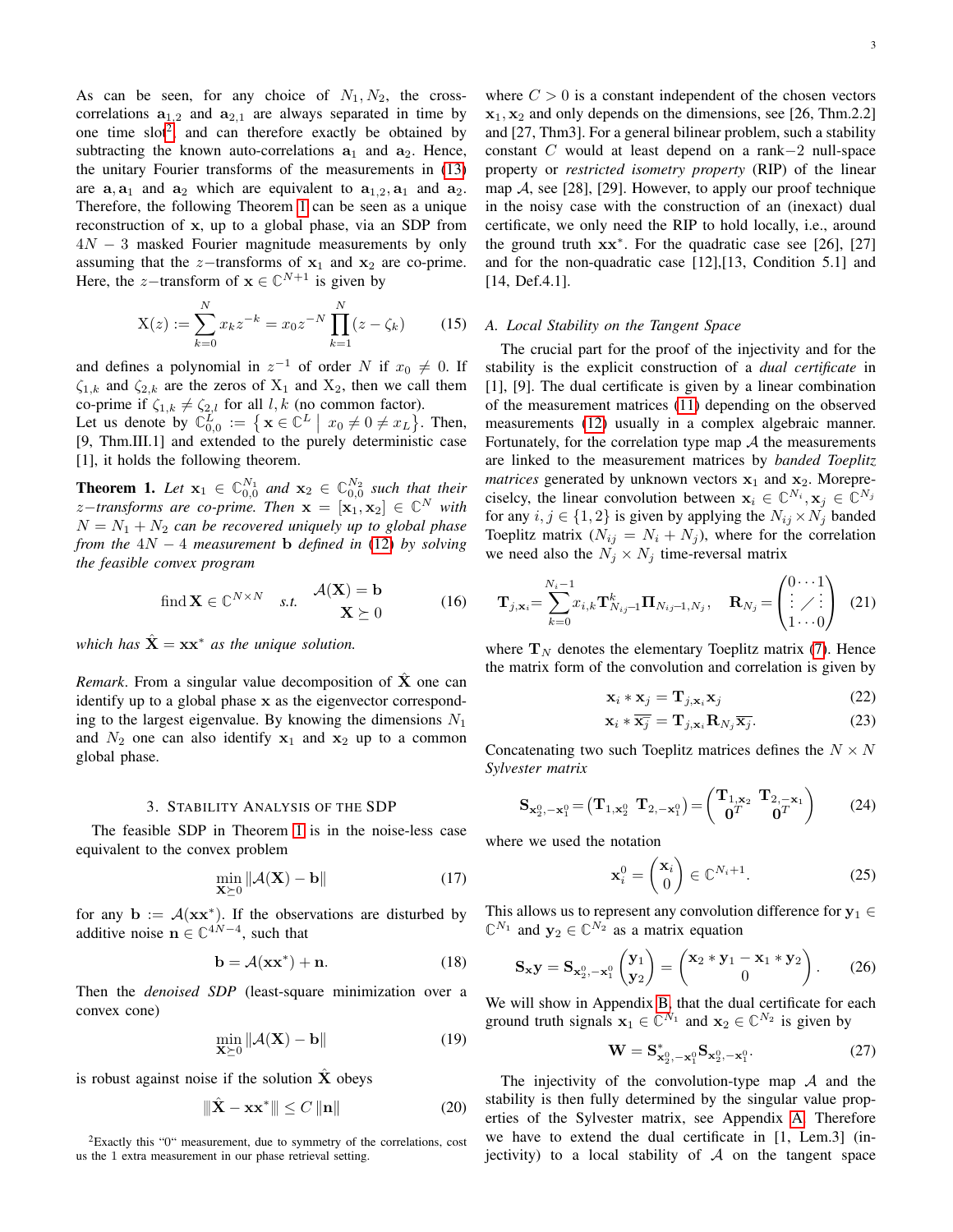$T_x := \{ xy^* + yx^* \mid y \in \mathbb{C}^N \},$  i.e., for each ground truth signal  $x \in \mathbb{C}^N$  we have to show that there exists some  $\gamma = \gamma(\mathbf{x}_1, \mathbf{x}_2) > 0$  such that it holds

$$
\|\mathcal{A}(\mathbf{Y})\| \ge \gamma \|\mathbf{Y}\| \quad , \quad \mathbf{Y} \in T_{\mathbf{x}}, \tag{28}
$$

see also [26], [27].

*Remark*. Note, that each  $N_1$ ,  $N_2$  specify a different linear map A even if  $N_1 + N_2 = N$  = const.. Therefore,  $\gamma$  depends on  $N_1$  and  $N_2$  and not only on their sum. Since  $T_x$  is a linear space it holds  $Y - Y \in T_x$  for all  $Y, Y \in T_x$ . Moreover,  $T_x$ does not include all rank−1 differences, i.e., not all rank−2 matrices and [\(28\)](#page-3-0) therefore only obeys a *local stability of* A *for rank*−2 *matrices* around the ground truth xx<sup>∗</sup> or a *local rank*−2 *RIP*, which is much less strict condition than a rank−2 RIP. In fact, a rank−2 RIP for convolutions can not hold since the difference of arbitrary convolutions can vanish. Even to control the norm of the convolution can be a challenging task for certain signals [30].

Since the norms are absolutely homogeneous and  $A, T_x$  are linear, we need to show [\(28\)](#page-3-0) only for  $\tilde{\mathbf{x}} = \mathbf{x}/\|\mathbf{x}\| \in \mathbb{F}^N$ 

$$
T_{\tilde{\mathbf{x}}} := \left\{ \tilde{\mathbf{x}} \mathbf{y}^* + \mathbf{y} \tilde{\mathbf{x}}^* \middle| \mathbf{y} \in \mathbb{F}^N \right\}
$$
 (29)

for  $\mathbb{F} \in \{ \mathbb{C}, \mathbb{R} \}$ . Let us assume from here that  $\mathbf{x} = \tilde{\mathbf{x}}$ . In fact, the tangent space  $T_x$  of rank two matrices refers to a sum of two convolutions which is parameterized by two unknown as  $y = [y_1, y_2]$  with same dimensions as  $x_1$  and  $x_2$ . The structure of convolution sums is given by Sylvester matrices. Hence, to exploit their structure we need to parameterize the matrices in  $T_x$  by vectors in  $\mathbb{F}^N$ . Furthermore, we can easily represent the Schatten 2−norm of Y in y as

$$
\|\mathbf{Y}\|^2 = \text{tr}((\mathbf{x}\mathbf{y}^* + \mathbf{y}\mathbf{x}^*)^*(\mathbf{x}\mathbf{y}^* + \mathbf{y}\mathbf{x}^*))
$$
  
= 2 tr( $\mathbf{x}\mathbf{y}^* \mathbf{y}\mathbf{x}^* + \text{tr}(\mathbf{y}\mathbf{x}^* \mathbf{y}\mathbf{x}^*) + \text{tr}(\mathbf{x}\mathbf{y}^* \mathbf{x}\mathbf{y}^*)$  (30)  
= 2  $\|\mathbf{y}\|^2 + 2 \text{Re}\{\langle \mathbf{x}, \mathbf{y} \rangle^2\}.$ 

Then [\(28\)](#page-3-0) is equivalent to

$$
\|\mathcal{A}(\mathbf{xy}^* + \mathbf{yx}^*)\|^2 \ge 2\gamma^2 (\|\mathbf{y}\|^2 + \text{Re}\{\langle \mathbf{x}, \mathbf{y} \rangle^2\})
$$
 (31)

for all  $y \in \mathbb{F}^N$ . Unfortunately, for  $\mathbb{F} = \mathbb{C}$  we face two problems: First the left hand side of [\(31\)](#page-3-1) can not be written as a quadratic form in y, due to the alternate complex-conjugation, and second the right hand side vanishes for some  $\rho > 0$  if  $y = \pm i\rho x$ , since  $(\langle x, \pm i\rho x \rangle)^2 = -\rho^2$ . In fact,  $\pm i\rho x$  is a onedimensional real subspace of  $\mathbb{C}^N$  which parameterize  $\mathbf{Y} = \mathbf{0}$ . Hence, these problems suggest to reformulate the complex case as a real-valued case. In the interest of space, we will in this work only consider the stability analysis for the real case and treat the complex case in a follow up paper.

#### 4. REAL CASE

In the real case the scalar product in [\(30\)](#page-3-2) is always real valued and so its product positive. Hence, the Schatten 2−norm of Y is for  $||y|| = 1$  bounded by Cauchy-Schwarz

$$
2 \le ||\mathbf{Y}||^2 \le 4. \tag{32}
$$

Hence we can lower bound the stability constant in [\(28\)](#page-3-0) by a smallest singular value problem

<span id="page-3-3"></span>
$$
\gamma^2 \ge \frac{1}{4} \min_{\|\mathbf{y}\| = 1} \left\| \mathcal{A} (\mathbf{x} \mathbf{y}^T + \mathbf{y} \mathbf{x}^T) \right\|^2 = \frac{1}{4} \min_{\|\mathbf{y}\| = 1} \left\| \mathbf{M} \mathbf{y} - \right\|^2 \tag{33}
$$

<span id="page-3-0"></span>where we re parameterized y as  $y = [y_1, -y_2]$ . Then indeed, there exists a linear mixing map M such that with [\(9\)](#page-1-6) and [\(10\)](#page-1-7) we get

$$
\mathcal{A}(\mathbf{Y}) = \mathcal{A}(\mathbf{x}\mathbf{y}^T + \mathbf{y}\mathbf{x}^T) = \begin{pmatrix} \mathbf{x}_1 * \mathbf{y}_1^- + \mathbf{y}_1 * \mathbf{x}_1^- \\ \mathbf{x}_1 * \mathbf{y}_2^- + \mathbf{y}_1 * \mathbf{x}_2^- \\ \mathbf{x}_2 * \mathbf{y}_1^- + \mathbf{y}_2 * \mathbf{x}_1^- \\ \mathbf{x}_2 * \mathbf{y}_2^- + \mathbf{y}_2 * \mathbf{x}_2^- \end{pmatrix}
$$
(34)  

$$
\stackrel{(22)}{=} \begin{pmatrix} \mathbf{J}_1 \mathbf{T}_{1, \mathbf{x}_1^-} & \mathbf{0} \\ \mathbf{T}_{1, \mathbf{x}_2^-} & \mathbf{T}_{2, -\mathbf{x}_1} \\ \mathbf{R}_{N-1} \mathbf{T}_{1, \mathbf{x}_2^-} & \mathbf{R}_{N-1} \mathbf{T}_{2, -\mathbf{x}_1} \\ \mathbf{0} & \mathbf{J}_2 \mathbf{T}_{2, -\mathbf{x}_2^-} \end{pmatrix} \begin{pmatrix} \mathbf{y}_1 \\ -\mathbf{y}_2^- \end{pmatrix} = \mathbf{M} \mathbf{y}_-
$$

where we used the time reversal matrix [\(23\)](#page-2-3) and a  $(2N_i - )$  $1) \times (2N_i - 1)$  intertwining matrix

<span id="page-3-5"></span><span id="page-3-4"></span>
$$
\mathbf{J}_i = \mathbf{I}_{2N_i-1} + \mathbf{R}_{2N_i-1} \tag{35}
$$

for which holds  $J_i = J_i^T$  and  $J_i^2 = 2J$ , since  $\mathbb{R}_{2N_i-1}^T =$  $\mathbf{R}_{2N_i-1}$  and  $\mathbf{R}_{2N_i-1}^2 = \mathbf{I}_{2N_i-1}$ . Moreover, we can identify a Sylvester matrix without the zero row as

$$
\widetilde{\mathbf{S}}_{-} := \widetilde{\mathbf{S}}_{\mathbf{x}_2^{-0}, -\mathbf{x}_1^0} = \begin{pmatrix} \mathbf{T}_{1,\mathbf{x}_2^{-}} & \mathbf{T}_{2,-\mathbf{x}_1} \end{pmatrix} . \tag{36}
$$

Hence, we can write [\(33\)](#page-3-3) as a quadratic form by defining the positive semi-definite matrix

<span id="page-3-2"></span>
$$
\mathbf{M}^T \mathbf{M} = \left( \begin{bmatrix} \mathbf{T}_{1,\mathbf{x}_1}^T \mathbf{J}_1 \\ 0 \end{bmatrix} \tilde{\mathbf{S}}_2^T \tilde{\mathbf{S}}_2^T \mathbf{R} \begin{bmatrix} 0 \\ \mathbf{T}_{2,\mathbf{x}_2}^T \mathbf{J}_2 \end{bmatrix} \right) \begin{bmatrix} \mathbf{T}_{1,\mathbf{x}_1} \mathbf{J}_1 \ 0 \\ \mathbf{R} \tilde{\mathbf{S}}_- \\ \begin{bmatrix} 0 \ \mathbf{J}_2 \mathbf{T}_{2,\mathbf{x}_2} \end{bmatrix} \end{bmatrix}
$$

$$
= \begin{bmatrix} \mathbf{T}_{1,\mathbf{x}_1}^T \mathbf{J}_1^2 \mathbf{T}_{1,\mathbf{x}_1} & 0 \\ 0 \mathbf{T}_{2,\mathbf{x}_2}^T \mathbf{J}_2^2 \mathbf{T}_{2,\mathbf{x}_2} \end{bmatrix} + 2 \tilde{\mathbf{S}}_2^T \tilde{\mathbf{S}}_- \quad (37)
$$

$$
= 2 \begin{pmatrix} \mathbf{D}_1 & \mathbf{0} \\ \mathbf{0} & \mathbf{D}_2 \end{pmatrix} + 2 \mathbf{S}_- \mathbf{S}_-^T = 2(\mathbf{D} + \mathbf{W}_-) \quad (38)
$$

<span id="page-3-1"></span>where the block diagonal matrix **D** and the Sylvester matrix product, given by

<span id="page-3-8"></span><span id="page-3-7"></span>
$$
\mathbf{W}_{-} = \mathbf{S}_{\mathbf{x}_{2}^{-0}, -\mathbf{x}_{1}^{0}}^* \mathbf{S}_{\mathbf{x}_{2}^{-0}, -\mathbf{x}_{1}^{0}},
$$
(39)

are positive semi-definite by construction. Note, we can add the zero row to the matrix in [\(36\)](#page-3-4) to obtain the square Sylvester matrix in the product, see also [\(107\)](#page-10-1). However, this Sylvester matrix is distinct to  $S$  in [\(24\)](#page-2-4) by a time-reversal of  $x_2$  and therefore denoted by S<sub>−</sub>. The time-reversal is hereby unavoidable, since the cross correlation sum in [\(34\)](#page-3-5) involves all four vectors and induces a time-reversal either on  $x_1$  or  $x_2$ . This is in contrast to the injectivity result where we do not have to deal with a sum and hence not with an extra time-reversal [1]. The intertwining matrices generate in the diagonals

<span id="page-3-6"></span>
$$
\mathbf{D}_{i} = \mathbf{T}_{i,\overline{\mathbf{x}_{i}}}^{T} \mathbf{J}_{i} \mathbf{T}_{i,\overline{\mathbf{x}_{i}}} = \mathbf{T}_{i,\overline{\mathbf{x}_{i}}}^{T} \mathbf{T}_{i,\overline{\mathbf{x}_{i}}} + \mathbf{T}_{i,\overline{\mathbf{x}_{i}}}^{T} \mathbf{R}_{2N_{i}-1} \mathbf{T}_{i,\overline{\mathbf{x}_{i}}}
$$
(40)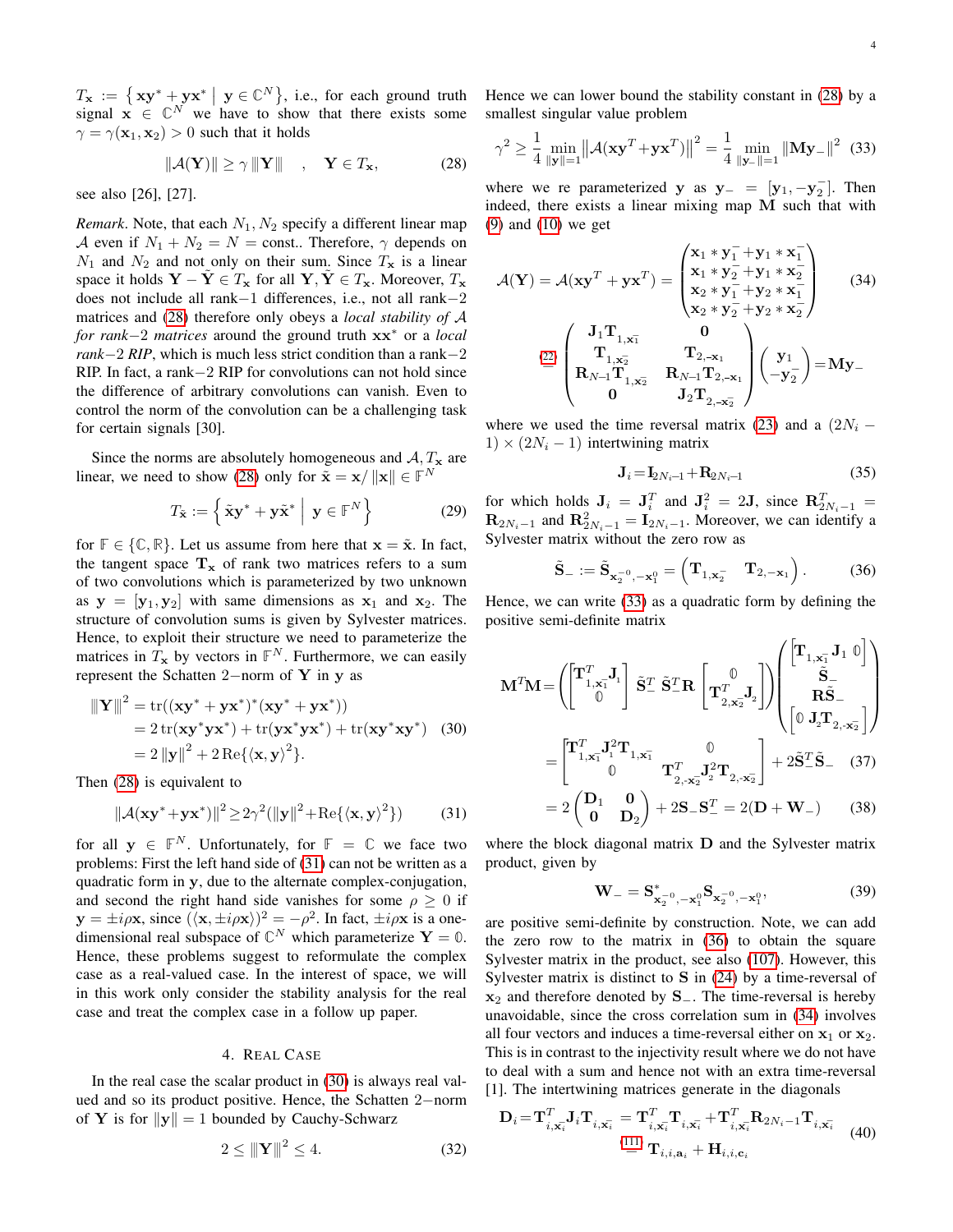a sum of the autocorrelation Toeplitz matrix and the autoconvolution Hankel matrix. Here, the elementary Hankel matrix is given by  $H_N = T_N R_N$ . The stability constant is then given, up to a constant scaling between [\(32\)](#page-3-6) as the smallest eigenvalue problem

$$
\gamma^2 \ge \frac{1}{2} \min_{\|\mathbf{y}\|=1} \langle (\mathbf{D} + \mathbf{W}_-) \mathbf{y}, \mathbf{y} \rangle = \frac{1}{2} \lambda_1 (\mathbf{D} + \mathbf{W}_-). \tag{41}
$$

#### *A. Local* 2−*RIP*

We are now ready to proof the local restricted isometry property for rank−2 matrices in the tangent space.

<span id="page-4-5"></span>**Lemma 1** (Local 2–RIP). *Let*  $\mathbf{x}_1 \in \mathbb{R}_0^{N_1}, \mathbf{x}_2 \in \mathbb{R}_{0,0}^{N_2}$  such that  $x_1 \nmid x_2^-$  and set  $\mathbf{x} = [\mathbf{x}_1, \mathbf{x}_2]$  with  $N := N_1 + N_2$ . Then the *linear map* A *in* [\(11\)](#page-1-1) *fulfills*

$$
\|\mathcal{A}(\mathbf{Y})\| \ge \gamma \|\mathbf{Y}\| \quad , \quad \mathbf{Y} \in T_{\mathbf{x}} \tag{42}
$$

*where the lower bound satisfy*

$$
\gamma = \gamma(\tilde{\mathbf{x}}_1, \tilde{\mathbf{x}}_2) \ge \frac{1}{4N\sqrt{2}}\sqrt{\lambda_2(\mathbf{W}_-)}\tag{43}
$$

*with*  $\tilde{\mathbf{x}}_i = \mathbf{x}_i / ||\mathbf{x}||$  *for*  $i \in \{1, 2\}$ *.* 

*Proof.* Since the optimization problem [\(41\)](#page-4-0) for  $\gamma$  is only dependent on the normalized vectors  $\tilde{\mathbf{x}}$  we will omit the tilde notation over  $x, x_1$  and  $x_2$ .

The eigenvalue problem is a simultaneous eigenvalue problem and bounds like the *dual Weyl inequality* [31, Thm.4.3.1]

$$
\lambda_1(\mathbf{D} + \mathbf{W}_-) \ge \lambda_1(\mathbf{D}) + \lambda_1(\mathbf{W}_-)
$$
 (44)

are not sufficient, since they separate the autocorrelation and crosscorrelation measurements, which both can vanish separately but not simultaneously. However, we know much more about  $W_$ , in fact  $W_$  has rank  $N-1$  if the polynomials  $x_2^-(z)$  and  $x_1(z)$  are co-prime, see also [\(81\)](#page-8-1), and its onedimensional nullspace is spanned by

$$
\mathbf{x}_{-} = \begin{pmatrix} \mathbf{x}_{1} \\ \mathbf{x}_{2}^{-} \end{pmatrix} . \tag{45}
$$

Hence, we can project each normalized  $y \in \mathbb{R}^N$  to  $x_$ and its orthogonal normalized complement space  $W_\perp$  :=  $\{ \mathbf{w} \in \mathbb{R}^N \mid \mathbf{w} \perp \mathbf{x}_-, ||\mathbf{w}||_2 = 1 \}$  such that

$$
\mathbf{y} = \alpha \mathbf{x}_{-} + \beta \mathbf{w} \quad , \quad \alpha, \beta \in \mathbb{R}, \mathbf{w} \in W_{\perp}.
$$
 (46)

Since  $\|\mathbf{x}\| = \|\mathbf{w}\| = 1$ , it must hold  $\|\mathbf{y}\|_2^2 = \alpha^2 \|\mathbf{x}\|_2 + \alpha^2 \|\mathbf{x}\|_2^2$  $\beta^2 \|\mathbf{w}\| = \alpha^2 + \beta^2 = 1$ . If we want to establish injectivity it would be enough to show that  $\langle \mathbf{Dx-}, \mathbf{x-} \rangle > 0$ , but to derive a stability bound we need to show this for all  $\bf{v}$  given by [\(46\)](#page-4-1), i.e.,

$$
\frac{1}{2} ||\mathbf{M} \mathbf{y}||^2 = \langle (\mathbf{D} + \mathbf{W}_-) \mathbf{y}, \mathbf{y} \rangle = \langle \mathbf{D} \mathbf{y}, \mathbf{y} \rangle + \langle \mathbf{W}_- \mathbf{y}, \mathbf{y} \rangle \quad (47)
$$

$$
= \langle \mathbf{D} (\alpha \mathbf{x}_- + \beta \mathbf{w}), \alpha \mathbf{x}_- + \beta \mathbf{w} \rangle + \beta^2 \langle \mathbf{W}_- \mathbf{w}, \mathbf{w} \rangle.
$$

Therefore we can lower bound the smallest eigenvalue by a kind of pinching argument to

<span id="page-4-0"></span>
$$
\lambda_1 = \min_{\|\mathbf{y}\|=1} \langle (\mathbf{D} + \mathbf{W}_-) \mathbf{y}, \mathbf{y} \rangle \tag{48}
$$
\n
$$
= \min_{\substack{\alpha^2 + \beta^2 = 1 \\ \mathbf{w} \in W_\perp}} \langle \mathbf{D}(\alpha \mathbf{x}_- + \beta \mathbf{w}), \alpha \mathbf{x}_- + \beta \mathbf{w} \rangle + \beta^2 \langle \mathbf{W}_- \mathbf{w}, \mathbf{w} \rangle
$$
\n
$$
\geq \min_{\alpha^2 + \beta^2 = 1} \left( \beta^2 \lambda_2(\mathbf{W}_-) + \min_{\mathbf{w} \in W_\perp} f_{\alpha, \beta}(\mathbf{w}) \right).
$$

Since  $D = D<sup>T</sup>$  and the scalar product is real valued we get

<span id="page-4-3"></span>
$$
f_{\alpha,\beta}(\mathbf{w}) = \alpha^2 \langle \mathbf{D}\mathbf{x}_{-}, \mathbf{x}_{-} \rangle + \beta^2 \langle \mathbf{D}\mathbf{w}, \mathbf{w} \rangle + 2\alpha \beta \langle \mathbf{D}\mathbf{x}_{-}, \mathbf{w} \rangle. \tag{49}
$$

The first term can be lower bounded universally for all  $\|\mathbf{x}\|_2^2 =$  $1 = ||\mathbf{x}_1||^2 + ||\mathbf{x}_2||^2$  by

<span id="page-4-6"></span>
$$
\langle \mathbf{D} \mathbf{x}_{-}, \mathbf{x}_{-} \rangle \stackrel{\text{(45)}}{=} \langle \mathbf{D}_{1} \mathbf{x}_{1}, \mathbf{x}_{1} \rangle + \langle \mathbf{D}_{2} \mathbf{x}_{2}^{-}, \mathbf{x}_{2}^{-} \rangle
$$
  
\n
$$
\stackrel{\text{(37)}}{=} \frac{1}{2} \Big( \left\| \mathbf{J}_{1} (\mathbf{x}_{1}^{-} * \mathbf{x}_{1}) \right\|_{2}^{2} + \left\| \mathbf{J}_{2} (\mathbf{x}_{2} * \mathbf{x}_{2}^{-}) \right\|_{2}^{2} \Big)
$$
  
\n
$$
= \frac{1}{2} \Big( \left\| 2 \mathbf{a}_{1} \right\|_{2}^{2} + \left\| 2 \mathbf{a}_{2} \right\|_{2}^{2} \Big) = 2(\left\| \mathbf{a}_{1} \right\|_{2}^{2} + \left\| \mathbf{a}_{2} \right\|_{2}^{2})
$$
  
\n
$$
\geq 2(\left\| \mathbf{x}_{1} \right\|_{2}^{4} + \left\| \mathbf{x}_{2} \right\|_{2}^{4}) \stackrel{\text{(123)}}{>} 1 \qquad (50)
$$

<span id="page-4-7"></span><span id="page-4-4"></span>where the first inequality follows from the fact that  $\|\mathbf{x}_i \times \overline{\mathbf{x}_i}\|^2_2 \geq \|\mathbf{x}_i\|^4_2$ . Unfortunately, we can not derive such a lower estimation for  $\langle$ Dw, w $\rangle$  since arbitrary cross correlations are not invariant to time-reversal. To see this, choose  $\mathbf{w}_1 = (1, 1) = \mathbf{x}_2$  and  $\mathbf{w}_2 = (1, -1) = \mathbf{x}_1$ . Then  $\mathbf{x}_i \perp \mathbf{w}_i$  and hence  $\mathbf{x}_- \perp \mathbf{w}$  but  $\mathbf{w}_i * \mathbf{x}_i^- + (\mathbf{w}_i * \mathbf{x}_i^-)^- = \mathbf{0}$ . Also  $x_1 \nmid x_2$  and  $x_2 = x_2^-$ . If we omit the non-negative part  $\beta^2 \langle \mathbf{Dw}, \mathbf{w} \rangle \ge 0$ we only have to lower bound the third term in [\(49\)](#page-4-3). Since  $f_{\alpha,\beta} \geq 0$  this gives with [\(50\)](#page-4-4) the non-zero lower bound

<span id="page-4-8"></span>
$$
\min_{\mathbf{w}\in W_{\perp}} f_{\alpha,\beta}(\mathbf{w}) \ge \max\{0,\alpha^2 - 2|\alpha\beta| \max_{\mathbf{w}\in W_{\perp}} \langle \mathbf{D}\mathbf{x}_{-}, \mathbf{w} \rangle\},
$$

where the scalar product can be split with  $\mathbf{w} = [\mathbf{w}_1, \mathbf{w}_2]$  in

$$
|\langle \mathbf{Dx}_{-}, \mathbf{w} \rangle| = |\langle \mathbf{D}_{1} \mathbf{x}_{1}, \mathbf{w}_{1} \rangle + \langle \mathbf{D}_{2} \mathbf{x}_{2}^{-}, \mathbf{w}_{2} \rangle|
$$
  
\n
$$
\leq |\langle \mathbf{D}_{1} \mathbf{x}_{1}, \mathbf{w}_{1} \rangle| + |\langle \mathbf{D}_{2} \mathbf{x}_{2}^{-}, \mathbf{w}_{2} \rangle|
$$
  
\n
$$
= |\langle \mathbf{J}_{1} \mathbf{T}_{1, \mathbf{x}_{1}^{-}} \mathbf{x}_{1}, \mathbf{T}_{1, \mathbf{x}_{1}^{-}} \mathbf{w}_{1} \rangle|
$$
(51)  
\n
$$
+ |\langle \mathbf{J}_{2} \mathbf{T}_{2, \mathbf{x}_{2}} \mathbf{x}_{2}^{-}, \mathbf{T}_{2, \mathbf{x}_{2}} \mathbf{w}_{2} \rangle|
$$
  
\n
$$
= 2(|\langle \mathbf{a}_{1}, \mathbf{x}_{1}^{-} * \mathbf{w}_{1} \rangle| + |\langle \mathbf{a}_{2}, \mathbf{x}_{2} * \mathbf{w}_{2} \rangle|)
$$

<span id="page-4-2"></span>such that by using Cauchy-Schwarz in both terms we get

$$
|\langle \mathbf{D} \mathbf{x}_{-}, \mathbf{w} \rangle| \le 2(||\mathbf{a}_1|| \, ||\mathbf{x}_1^- * \mathbf{w}_1|| + ||\mathbf{a}_2|| \, ||\mathbf{x}_2 * \mathbf{w}_2||)
$$
 (52)

<span id="page-4-1"></span>and by applying the Young inequality

$$
\leq 2\left(\|\mathbf{x}_{1}\|_{1}^{2}\underbrace{\|\mathbf{x}_{1}\|}_{\leq 1}\underbrace{\|\mathbf{w}_{1}\|}_{\leq 1} + \|\mathbf{x}_{2}\|_{1}^{2}\underbrace{\|\mathbf{x}_{2}\|}_{\leq 1}\underbrace{\|\mathbf{w}_{1}\|}_{\leq 1}\right)
$$
  

$$
\leq 2\left(N_{1}\left\|\mathbf{x}_{1}\right\|^{2} + N_{2}\left\|\mathbf{x}_{2}\right\|^{2}\right) \leq 2\max\{N_{1}, N_{2}\}\leq 2(N-1).
$$

where the last steps follows since  $N_1, N_2 \geq 1$  and  $N = N_1 +$  $N_2$ . If  $\|\mathbf{x}_1\| = \|\mathbf{x}_2\|$  or  $N_1 = N_2$  then the bound is N. Hence

$$
\min_{\mathbf{w}} f_{\alpha,\beta}(\mathbf{w}) \ge |\alpha| \max\{0, |\alpha| - 4(N - 1)|\beta|\} \tag{53}
$$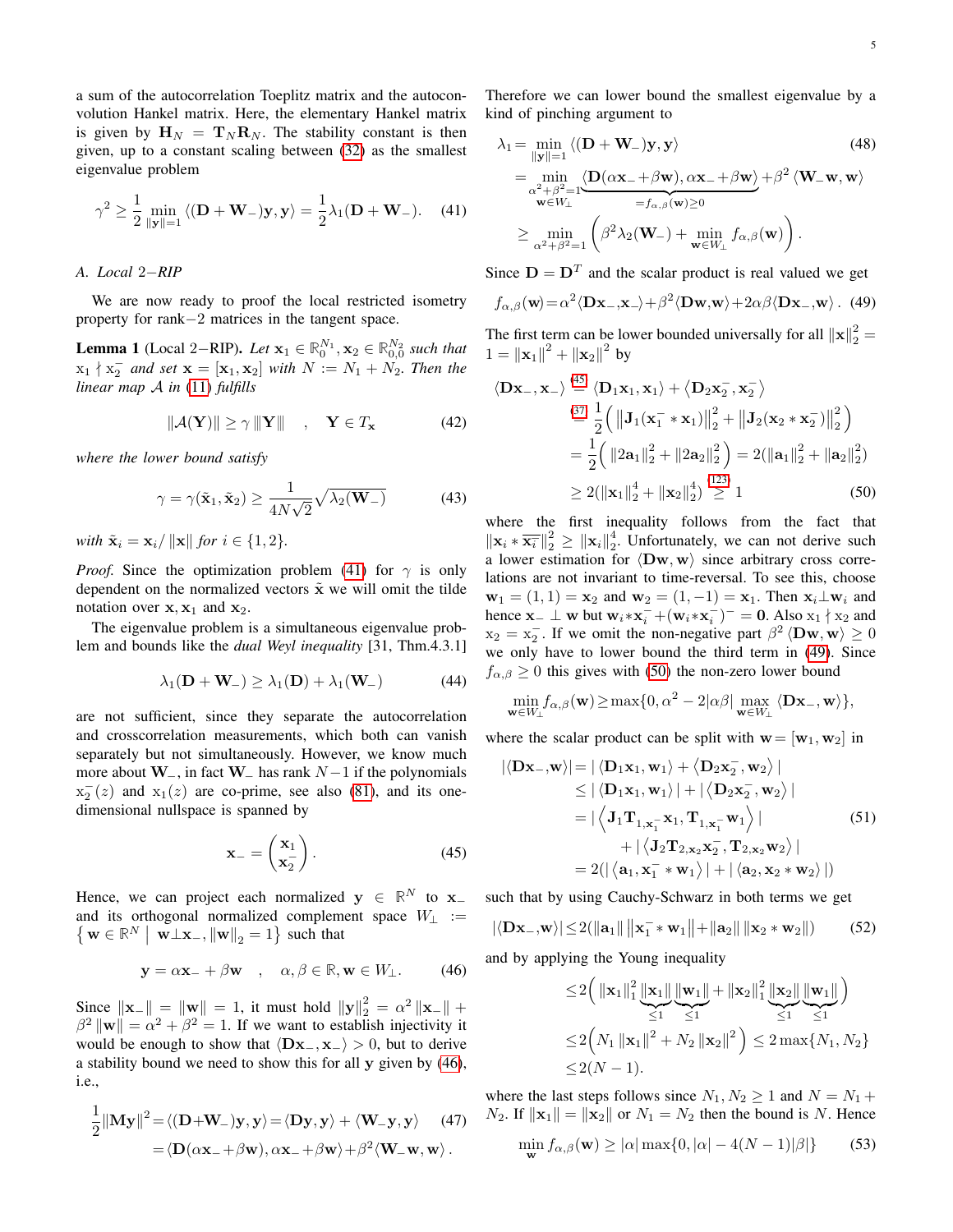which only gives a strict positive bound if  $|\beta| \leq \frac{|\alpha|}{M}$  with  $M = 4N - 4$ . Hence we get

$$
\lambda_1 \geq \min_{\substack{|\alpha^2|+|\beta|^2=1\\ M|\beta|\leq |\alpha|}} \left[|\beta|^2 \lambda_2(\mathbf{W}_-)+|\alpha|^2-M|\beta||\alpha|\} \right]
$$

Since  $0 < \lambda_2(\mathbf{W}_-) = \sigma_2^2(\mathbf{S}_-) \le 1$  as shown in Lemma [2](#page-8-2) since  $S_$  has rank  $N - 1$ , one can show by using Lagrange multiplier that  $M|\beta| = |\alpha|$  with  $|\beta|^2 = 1/(1 + M^2)$  yields the minimum in [\(54\)](#page-5-0) given by

$$
\lambda_1 \ge \frac{1}{1 + M^2} \lambda_2(\mathbf{W}_-). \tag{54}
$$

By using  $M^2 + 1 \leq (4N)^2$  this yields to the lower bound

$$
\gamma(\mathbf{x}_1, \mathbf{x}_2) \ge \frac{1}{\sqrt{2}} \frac{1}{4N} \sqrt{\lambda_2(\mathbf{W}_-)}.
$$
 (55)

#### *B. Stability of the SDP*

Since we have the exact dual certificate, we only have to exploit in the noisy case, that any solution produces a meansquare error which scales with the noise-power. We adapt the proof techniques in [27, Lem.4] to derive the stability result for the denoised SDP.

Theorem 2 (Stability of the SDP: Real Case). *Let* A *be the linear map defined in* [\(11\)](#page-1-1). Let  $\mathbf{x} = [\mathbf{x}_1, \mathbf{x}_2]$  be the ground *truth signal with*  $\mathbf{x}_1 \in \mathbb{R}_0^{N_1}$  and  $\mathbf{x}_2 \in \mathbb{R}_{0,0}^{N_2}$ . If  $\hat{\mathbf{X}}$  *is a solution of the noisy SDP* [\(19\)](#page-2-5)*, given by the noisy observation*  $\mathbf{b} =$  $\mathcal{A}(\mathbf{x}\mathbf{x}^*) + \mathbf{n}$  *for any*  $\mathbf{n} \in \mathbb{C}^{4N-4}$ *, then it holds* 

$$
\left\| \hat{\mathbf{X}} - \mathbf{x} \mathbf{x}^* \right\| \le C \left\| \mathbf{n} \right\|
$$
 (56)

*with*  $N = N_1 + N_2$  *and the stability constant* 

$$
C \le 2N \left( \frac{23N^2}{\lambda_2(\mathbf{W})\sqrt{\lambda_2(\mathbf{W}_-)}} + \frac{1}{\lambda_2(\mathbf{W})} + \frac{4\sqrt{2}}{\sqrt{\lambda_2(\mathbf{W}_-)}} \right) (57)
$$

*where* **W** *and* **W** *are given in* [\(27\)](#page-2-6) *and* [\(39\)](#page-3-8) *for*  $\tilde{\mathbf{x}}_i = \mathbf{x}_i / ||\mathbf{x}||$ *.* 

*Proof.* Let  $\hat{\mathbf{X}} \succeq \mathbf{0}$  and  $\|\mathcal{A}(\hat{\mathbf{X}}) - \mathbf{b}\| \leq \|\mathbf{n}\|$ , i.e.,  $\hat{\mathbf{X}}$  is a solution of the noisy SDP [\(19\)](#page-2-5). For  $H := \hat{X} - xx^*$  we get then for the residual

$$
\|\mathcal{A}(\mathbf{H})\| = \|\mathcal{A}(\hat{\mathbf{X}}) - \mathcal{A}(\mathbf{x}\mathbf{x}^*) + \mathbf{b} - \mathbf{b}\|
$$
  
\$\leq \|\mathcal{A}(\hat{\mathbf{X}}) - \mathbf{b}\| + \|\mathcal{A}(\mathbf{x}\mathbf{x}^\*) - \mathbf{b}\| \leq 2 \|\mathbf{n}\|.\$ (58)

Similarly we get for the projection onto the exact dual certificate by using Cauchy-Schwarz and the fact that  $\mathbf{W} = \mathcal{A}^*(\boldsymbol{\omega})$ , as shown in [\(115\)](#page-11-1),

$$
|\langle \mathbf{H}, \mathbf{W} \rangle| = |\langle \mathcal{A}(\mathbf{H}), \boldsymbol{\omega} \rangle| \le ||\mathcal{A}(\mathbf{H})||_2 ||\boldsymbol{\omega}||_2
$$
  
\$\leq 2 ||\mathbf{n}|| ||\boldsymbol{\omega}||\_1. \qquad (59)\$

Since  $\boldsymbol{\omega} = [\mathbf{a}_1^{(2)}, -\mathbf{a}_{1,2}, -\mathbf{a}_{2,1}, \mathbf{a}_2^{(1)}]$  in [\(115\)](#page-11-1), we get with the Young inequality

$$
\|\omega\|_1 = \left\| \mathbf{a}_1^{(2)} \right\|_1 + \|\mathbf{a}_{1,2}\|_1 + \left\| \mathbf{a}_{2,1} \right\|_1 + \left\| \mathbf{a}_2^{(1)} \right\|_1
$$
  
\n
$$
\leq \|\mathbf{x}_1 \ast \overline{\mathbf{x}_1}\|_1 + 2 \left\| \mathbf{x}_1 \ast \mathbf{x}_2 \right\|_1 + \left\| \mathbf{x}_2 \ast \overline{\mathbf{x}_2} \right\|_1
$$
  
\n
$$
\leq \|\mathbf{x}_1\|_1^2 + 2 \left\| \mathbf{x}_1 \right\|_1 \left\| \mathbf{x}_2 \right\|_1 + \left\| \mathbf{x}_2 \right\|_1^2
$$
  
\n
$$
= (\|\mathbf{x}_1\|_1 + \|\mathbf{x}_2\|_1)^2 = \|\mathbf{x}\|_1^2 \leq N \left\| \mathbf{x} \right\|_2^2 = N.
$$
 (60)

This gives for the exact dual certificate projection [\(59\)](#page-5-1) on  $T = T_{\mathbf{x}}$  and  $T^{\perp}$ 

<span id="page-5-5"></span>
$$
2N \|\mathbf{n}\| \ge |\langle \mathbf{H}, \mathbf{W} \rangle| = |\langle \mathbf{H}_T, \mathbf{W}_T \rangle + \langle \mathbf{H}_{T^{\perp}}, \mathbf{W}_{T^{\perp}} \rangle|
$$
  
= tr( $\mathbf{U} \mathbf{H}_{T^{\perp}} \mathbf{U}^T \mathbf{D}_{\lambda} \ge \lambda_2(\mathbf{W}) \| \mathbf{H}_{T^{\perp}} \|_1$  (61)

<span id="page-5-0"></span>where  $W_T = 0$  and  $W_{T^{\perp}} = U^T D_{\lambda} U \succ 0$  since the diagonal matrix  $\mathbf{D}_{\lambda}$  contains the positive eigenvalues  $\lambda_k$  of  $\mathbf{W}_{T^{\perp}}$ which must be all larger than the smallest non-zero eigenvalue of W, i.e.  $\lambda_1(\mathbf{W}_{T}^{\perp}) = \lambda_2(\mathbf{W})$ . Moreover,  $\mathbf{H}_{T^{\perp}} = \mathbf{\hat{X}}_{T^{\perp}}$  is positive semi-definite since  $\hat{\mathbf{X}}$  is by definition. Hence the last inequality follows, see also Lemma [4.](#page-11-2) To upper bound the norm of H we therefore only need to upper bound the norm of  $H_T$ , which is given by the local stability on T in Lemma [1,](#page-4-5)

<span id="page-5-3"></span>
$$
\gamma \|\mathbf{H}_T\| \stackrel{(42)}{\leq} \|\mathcal{A}(\mathbf{H}_T)\| = \|\mathcal{A}(\mathbf{H} - \mathbf{H}_{T^{\perp}})\|
$$
(62)  

$$
\leq \|\mathcal{A}(\mathbf{H})\| + \|\mathcal{A}(\mathbf{H}_{T^{\perp}})\| \stackrel{(58)}{\leq} 2 \|\mathbf{n}\| + \|\mathcal{A}(\mathbf{H}_{T^{\perp}})\|_1
$$

Now, we need an upper bound of  $||A(\mathbf{X})||_1$  for any Hermitian X, which is given by the *Hölder inequality* for the *Schatten norms* with  $p = 1$  and  $q = \infty$ , see [32, Thm.2], and [\(11\)](#page-1-1) as

<span id="page-5-4"></span>
$$
\|\mathcal{A}(\mathbf{X})\|_{1} = \sum_{j\geq i=1}^{2} \sum_{k=0}^{N_{i}+N_{j}-2} |\operatorname{tr}(\mathbf{A}_{i,j,k}\mathbf{X})|
$$
  
\$\leq \sum\_{i\leq j,m} \|\mathbf{A}\_{i,j,k}\|\_{\infty} \|\mathbf{X}\|\_{1} = M \|\mathbf{X}\|\_{1}\$ (63)

where the last equality follows from the observation

$$
\|\mathbf{A}_{i,j,k}\|_{\infty}^2 \stackrel{(3)}{=} \lambda_N(\mathbf{A}_{i,j,k}\mathbf{A}_{i,j,k}^*) = \lambda_N(\mathbf{T}_{i,j}^{(k)}(\mathbf{T}_{i,j}^{(k)})^T) = 1
$$

for all  $i, j, k$ , since the elementary Toeplitz matrices  $\mathbf{T}_{i,j}^{(k)}$ generate diagonal matrices having  $k$  ones on the diagonal and the rest zero. Using [\(62\)](#page-5-3) and [\(63\)](#page-5-4) with  $X = H_{T^{\perp}}$  gives us

<span id="page-5-8"></span>
$$
\|\mathbf{H}_T\| \le \frac{2}{\gamma} \left( \|\mathbf{n}\| + \frac{M}{2} \|\mathbf{H}_{T^{\perp}}\|_1 \right) \le \frac{2\|\mathbf{n}\|}{\gamma} \left( 1 + \frac{NM}{\lambda_2(\mathbf{W})} \right). \tag{64}
$$

Using [\(64\)](#page-5-6) and [\(61\)](#page-5-5) with the triangle inequality yields the error

<span id="page-5-6"></span>
$$
\|\mathbf{H}\| \le \|\mathbf{H}_T\| + \|\mathbf{H}_{T^{\perp}}\| \le \|\mathbf{H}_T\| + \|\mathbf{H}_{T^{\perp}}\|_1 \qquad (65)
$$
  

$$
\le \|\mathbf{n}\| \cdot \underbrace{\left(\frac{2}{\gamma} + \frac{2NM}{\gamma \lambda_2(\mathbf{W})} + \frac{2N}{\lambda_2(\mathbf{W})}\right)}_{=C}.
$$

<span id="page-5-2"></span>By using the bound [\(43\)](#page-4-7) of Lemma [1](#page-4-5) and 4 √  $2NM \leq$ By using the bound (4.<br> $16\sqrt{2}N^2 \le 23N^2$  we get

$$
C \leq 2N \Bigg( \frac{23N^2}{\lambda_2(\mathbf{W}) \sqrt{\lambda_2(\mathbf{W}_-)}} + \frac{1}{\lambda_2(\mathbf{W})} + \frac{4\sqrt{2}}{\sqrt{\lambda_2(\mathbf{W}_-)}} \Bigg) \square
$$

#### <span id="page-5-1"></span>*C. Universal Stability Bound via Zero Structure*

To obtain a universal bound for the stability constant we need more constraints on the structure of the zeros of  $x_1$  and  $x_2$ . It follows, that a universal stability can be obtained if the zeros fulfill a minimal separation. Let us define the *zero separation* of  $x_1$  and  $x_2$  by

<span id="page-5-7"></span>
$$
\delta = \min_{l,k} |\alpha_k - \beta_l|,\tag{66}
$$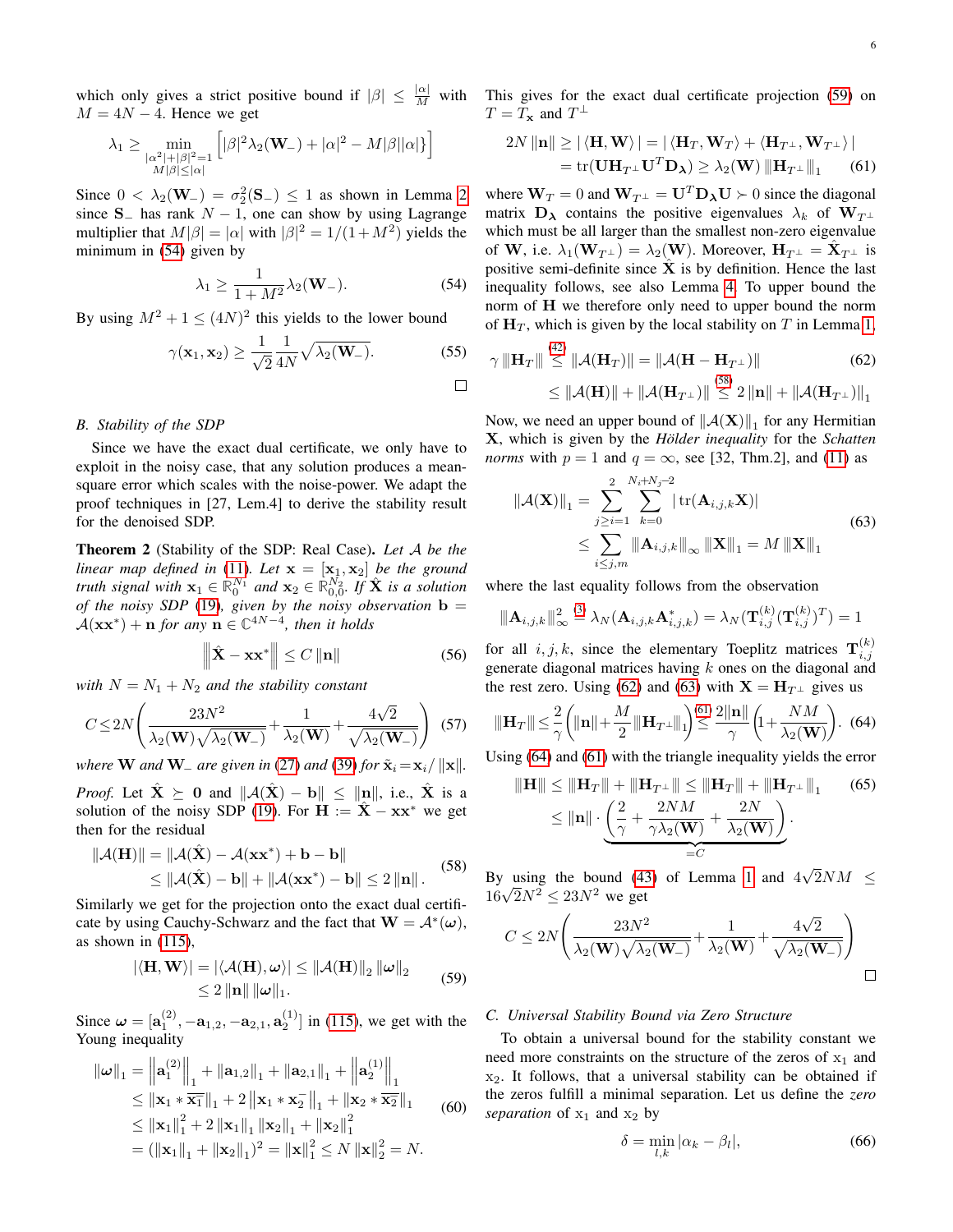<span id="page-6-0"></span>

Figure 1: Principal Sylvester submatrix of  $S_{a^0, b^0}$ .

and the zeros between  $x_1^-$  and  $x_2$  by

$$
\delta_{-} = \min_{l,k} |\frac{1}{\overline{\alpha_k}} - \beta_l|,\tag{67}
$$

see also [33, p.186]. Then we can proof the following.

**Theorem 3.** Let  $x_1 \in \mathbb{R}^{N_1}_0$  and  $x_2 \in \mathbb{R}^{N_2}_{0,0}$  such that  $N_1, N_2 \geq 2$  *and the zeros*  $\alpha_k$  *and*  $\beta_k$  *of their z*-*transforms have a separation*  $\delta, \delta$  > 0*. Then the stability constant of the denoised* [\(19\)](#page-2-5) *problem is upper bounded by*

$$
C \le 48N^3(\delta_-\delta^2)^{-N_1N_2} \cdot |\tilde{x}_{1,0}^3\tilde{x}_{2,N_2-1}|^{-N_1} \cdot |\tilde{x}_{2,0}|^{-3N_2}.\tag{68}
$$

*Remark*. For  $N_1 = 1$  or  $N_2 = 1$  the polynomials have no zeros and hence the zero separation [\(66\)](#page-5-7) is not defined.

*Proof.* Since the dual certificate  $\mathbf{W} = \mathbf{S}_{\mathbf{x}_2^0, -\mathbf{x}_1^0}^* \mathbf{S}_{\mathbf{x}_2^0, -\mathbf{x}_1^0}$  for any  $x_1$  and  $x_2$  is a matrix product of Sylvester matrices [\(24\)](#page-2-4) for which we can control the smallest singular value Appendix [1.1](#page-8-3) we also can control the smallest non-zero eigenvalue, since

$$
\lambda_k(\mathbf{W}) = \lambda_k(\mathbf{S}^*\mathbf{S}) = \lambda_k(\mathbf{S}\mathbf{S}^*) = \sigma_k^2(\mathbf{S})
$$
 (69)

for  $k \in \{1, ..., N\}$ . Lets define  $\mathbf{S}_0 = \mathbf{S}_{\mathbf{x}_2, -\mathbf{x}_1^0}$ , the  $N - 1 \times \mathbf{S}_0$  $N-1$  principal submatrix of  $S = S_{\mathbf{x}_2^0, -\mathbf{x}_1^0}$  by deleting the last column and row (handle)

$$
\mathbf{S} = \left(\begin{array}{c|c} \mathbf{S}_0 & \mathbf{0} \\ \hline \mathbf{0}^* & \mathbf{0}^* \end{array}\right). \tag{70}
$$

see Figure [1.](#page-6-0) Since the lower part of the handle is zero the multiplication with its adjoint creates a zero matrix and the non-zero upper part of the handle creates a positive semidefinite rank−1 matrix

$$
\mathbf{SS}^* = \left(\begin{array}{c|c} \mathbf{S}_0 \mathbf{S}_0^* & \mathbf{0} \\ \hline \mathbf{0}^* & -\mathbf{x}_1^* & 0 \end{array}\right) + \left(\begin{array}{c|c} \mathbf{0} & \mathbf{0} \\ \hline \mathbf{0} & \mathbf{x}_1 \mathbf{x}_1^T & \mathbf{0} \\ \hline \mathbf{0}^* & \mathbf{0}^* & 0 \end{array}\right). \tag{71}
$$

Obviously we have  $\lambda_1(SS^*) = 0$  and

 $\sqrt{6}$ 

$$
\lambda_2(\mathbf{S}\mathbf{S}^*) = \lambda_1 \Big(\mathbf{S}_0 \mathbf{S}_0^* + \begin{pmatrix} \mathbf{0} \\ \mathbf{x}_2 \end{pmatrix} (\mathbf{0}^* \mathbf{x}_2^*) \Big). \tag{72}
$$

Since both matrices are positive semi-definite we get by the dual Weyl inequality [\(44\)](#page-4-8)

$$
\lambda_2(\mathbf{W}) \stackrel{\text{(by)}}{=} \lambda_2(\mathbf{S}\mathbf{S}^*) \ge \lambda_1(\mathbf{S}_0\mathbf{S}_0^*) = \sigma_1^2(\mathbf{S}_0) = \sigma^2. \tag{73}
$$

Similar, we get for  $W_$  =  $S_{-}^{*}S_$  with  $S_$  =  $S_{\mathbf{x}_2^{-0}, -\mathbf{x}_1^{0}}$ 

$$
\lambda_2(\mathbf{W}_-) \ge \sigma_1^2(\mathbf{S}_{\mathbf{x}_2^-, -\mathbf{x}_1^0}) = \sigma_-^2.
$$
 (74)

Inserting this in [\(57\)](#page-5-8) gives

$$
C \le 2N\left(\frac{23N^2}{\sigma^2\sigma_-} + \frac{1}{\sigma^2} + \frac{4\sqrt{2}}{\sigma_-}\right) = 2N\frac{23N^2 + \sigma_- + 4\sqrt{2}\sigma^2}{\sigma^2\sigma_-}.
$$

Using the bounds in Lemma [2](#page-8-2) we get

$$
1 \ge \sigma \ge |\tilde{x}_{1,0}|^{N_1} |\tilde{x}_{2,0}|^{N_2} \delta^{N_1 N_2}
$$
\n(75)

$$
1 \geq \sigma_- \geq |\tilde{x}_{1,0}|^{N_1} |\tilde{x}_{2,N_2-1}|^{N_2} \delta_-^{N_1 N_2} \tag{76}
$$

and with  $\sigma_- + 4\sqrt{2}\sigma^2 \le 7 \le N^2$  for  $N \ge 4$ , this yields to

$$
C \le 48N^3 \sigma^{-2} \sigma_-^{-1} \qquad \qquad \Box
$$

# 5. CONCLUSION

We have shown that blind deconvolution with additional autocorrelation measurements is stable over the reals against additive noise if the zeros of the corresponding input polynomials are well separated and the first and last coefficients are dominating. The last observation is well known in filter theory and signal processing. If for example the first coefficient contains more than half the energy of the vector, then the polynomial respectively z−transform corresponds to a minimum phase filter (System) having all its zeros inside the unit circle. Vice versa, if this holds for the last coefficient, this corresponds to maximum phase filter, having all its zeros outside the unit circle. Although, the stability bound decays exponentially in the dimension, it gives deeper and provable insight how a zero structure leads to good deconvolution or phase retrieval performance. Moreover, the algorithm is convex and with modern semi-definite programing algorithms sufficiently solvable. However, since the program proofs to obtains a unique (stable) solution up to a global phase, it is plausible that also non-convex relaxations, such as Wirtinger flow or the *direct zero testing method* (DiZeT), as introduced in [10], [34] and [35], might perform stable, as has been empirical observed.

#### ACKNOWLEDGEMENT

<span id="page-6-1"></span>The authors would like to thank Ahmed Douik, Richard Kueng and Peter Jung for many helpful discussions. The work of Philipp Walk was supported by the German Research Foundation (DFG) under the grant WA 3390/1 and the one of Babak Hassibi was supported in part by the National Science Foundation under grants CNS-0932428, CCF-1018927, CCF-1423663 and CCF-1409204, by a grant from Qualcomm Inc., by NASA's Jet Propulsion Laboratory through the President and Director's Fund, by King Abdulaziz University, and by King Abdullah University of Science and Technology.

## **REFERENCES**

- [1] P. Walk, P. Jung, G. Pfander, and B. Hassibi, "Blind deconvolution with additional autocorrelations via convex programs", *Arxiv*, 2017. arXiv: 1701.04890.
- [2] S. Choudhary and U. Mitra, "Fundamental limits of blind deconvolution part i: Ambiguity kernel", *Arxiv*, 2014. arXiv: abs/1411.3810 [arxiv].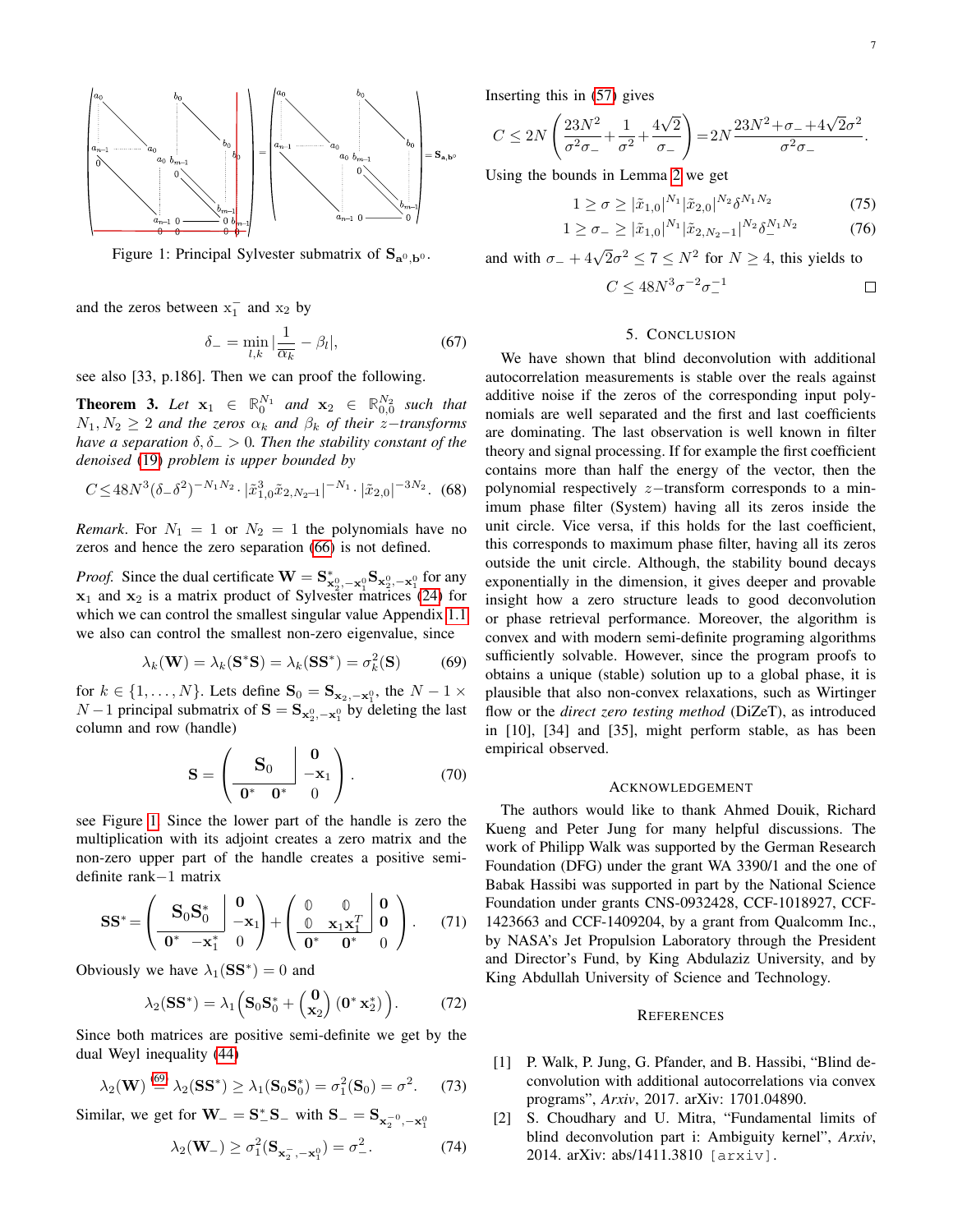- [3] L. Tong, G. Xu, and T. Kailath, "A new approach to blind identification and equalization of multipath channels", in *25th Asilomar Conf.*, 1991, pp. 856–860.
- [4] Z. Ding, R. A. Kennedy, B. Anderson, and C. R. Johnson, "Ill-convergence of Godard blind equalizers in data communication systems", *IEEE Trans. Commun.*, vol. 39, no. 9, pp. 1313 -1327, 1991.
- [5] L. Tong, G. Xu, B. Hassibi, and T. Kailath, "Blind channel identification based on second-order statistics: A frequency-domain approach", *IEEE Trans. Inf. Theory*, vol. 41, no. 1, pp. 329–334, 1995.
- [6] G. Xu, H. Liu, L. Tong, and T. Kailath, "A least-squares approach to blind channel identification", *IEEE Trans. Signal Process.*, vol. 43, no. 12, 2982–2993, 1995.
- [7] M. Gürelli and C. Nikias, "EVAM: An eigenvectorbased algorithm for multichannel blind deconvolution of input colored signals", *IEEE Trans. Signal Process.*, vol. 43, no. 1, pp. 134 –149, 1995.
- [8] K. Abed-Meraim, W. Qiu, and Y. Hua, "Blind system identification", *Proceedings of the IEEE*, vol. 85, no. 8, pp. 1310 –1322, 1997.
- [9] K. Jaganathan and B. Hassibi, "Reconstruction of signals from their autocorrelation and cross-correlation vectors, with applications to phase retrieval and blind channel estimation", 2016. eprint: arXiv:1610.02620.
- [10] P. Walk, P. Jung, and B. Hassibi, "Constrained blind deconvolution using wirtinger flow methods", in *SampTA*, 2017.
- [11] O. Raz, N. Dudovich, and B. Nadler, "Vectorial phase retrieval of 1-d signals", *IEEE Trans. Signal Process.*, vol. 61, no. 7, pp. 1632–1643, 2013.
- [12] A. Ahmed, B. Recht, and J. Romberg, "Blind deconvolution using convex programming", *IEEE Trans. Inf. Theory*, vol. 60, no. 3, pp. 1711–1732, 2014.
- [13] X. Li, S. Ling, T Strohmer, and K. Wei, "Rapid, robust, and reliable blind deconvolution via nonconvex optimization", *Arxiv*, 2016. eprint: https://arxiv.org/abs /1606.04933.
- [14] P. Jung, F. Krahmer, and D. Stöger, "Blind demixing and deconvolution at near-optimal rate", *Arxiv*, 2017. eprint: 1704.04178.
- [15] D. Gross, F. Krahmer, and R. Kueng, "Improved recovery guarantees for phase retrieval from coded diffraction patterns", *Applied and Computational Harmonic Analysis*, vol. 42, no. 1, pp. 37 –64, 2017.
- [16] ——, "A partial derandomization of phaselift using spherical designs", *Journal of Fourier Analysis and Applications*, vol. 21, no. 2, pp. 229–266, 2015.
- [17] R. A. Horn and C. R. Johnson, *Matrix analysis*, First. Cambridge University Press, 1990.
- [18] R. Beinert and G. Plonka, "Ambiguities in onedimensional discrete phase retrieval from Fourier magnitudes", *Journal of Fourier Analysis and Applications*, vol. 21, pp. 1169–1198, 2015.
- [19] E. J. Candès, Y. Eldar, T. Strohmer, and V. Voroninski, "Phase retrieval via matrix completion", *SIAM Journal on Imaging Sciences*, vol. 6, no. 1, pp. 199–225, 2013.
- [20] E. J. Candès and B. Recht, "Exact matrix completion via convex optimization", *Foundations of Computational Mathematics*, vol. 9, pp. 717–772, 2009.
- [21] D. Gross, "Recovering low-rank matrices from few coefficients in any basis", *IEEE Trans. Inf. Theory*, vol. 57, pp. 1548 –1566, 2011.
- [22] K. Jaganathan, "Convex programming-based phase retrieval: Theory & applications", PhD thesis, Caltech, 2016.
- [23] A. S. Bandeira, J. Cahill, D. G. Mixon, and A. A. Nelson, "Saving phase: Injectivity and stability for phase retrieval", *Applied and Computational Harmonic Analysis*, vol. 37, no. 1, pp. 106–125, 2014.
- [24] M. Kech, "Explicit frames for deterministic phase retrieval via phaselift", *Applied and Computational Harmonic Analysis*, 2016. eprint: http://arxiv.org/abs/1508 .00522.
- [25] A. Conca, D. Edidin, M. Hering, and C. Vinzant, "An algebraic characterization of injectivity in phase retrieval", *Applied and Computational Harmonic Analysis*, vol. 38, no. 2, pp. 346–356, 2014.
- [26] E. J. Candès, T. Strohmer, and V. Voroninski, "Phaselift: Exact and stable signal recovery from magnitude measurements via convex programming", *Communications on Pure and Applied Mathematics*, vol. 66, pp. 1241– 1274, 2012.
- [27] L. Demanet and P. Hand, "Stable optimizationless recovery from phaseless linear measurements", *Journal of Fourier Analysis and Applications*, vol. 20, no. 1, 199–221, 2014. Arxiv: 1208.1803.
- [28] B. Recht, M. Fazel, and P. A. Parrilo, "Guaranteed minimum-rank solutions of linear matrix equations via nuclear norm minimization", *SIAM Journal on Applied Mathematics*, vol. 52, pp. 471–501, 2010.
- [29] P. Jung and P. Walk, "Sparse model uncertainties in compressed sensing with application to convolutions and sporadic communication", *Arxiv*, pp. 1–29, 2013. eprint: arXiv:1404.0218.
- [30] P. Walk, P. Jung, and G. E. Pfander, "On the stability of sparse convolutions", *Applied and Computational Harmonic Analysis*, vol. 42, pp. 117–134, 2017. eprint: arXiv:1409.6874.
- [31] R. A. Horn and C. R. Johnson, *Matrix analysis*, 2nd. Cambridge University Press, 2013.
- [32] B. Baumgarten, "An inequality for the trace of matrix products, using absolute values", *Arx*, 2011.
- [33] R. E. Zippel, *Effective polynomial computation*. Kluwer Academic Publishers, 1993.
- [34] P. Walk, P. Jung, and B. Hassibi, "Blind comunication scheme via modulation on conjugated zeros", *In preparation*, 2017.
- [35] M. Carrera, P. Walk, and B. Hassibi, "A novel blind signaling scheme over unknown FIR channels using Huffman sequences", 2017.
- [36] K. O. Geddes, S. R. Czapor, and G. Labahn, *Algorithms for computer algebra*. Springer, 1992.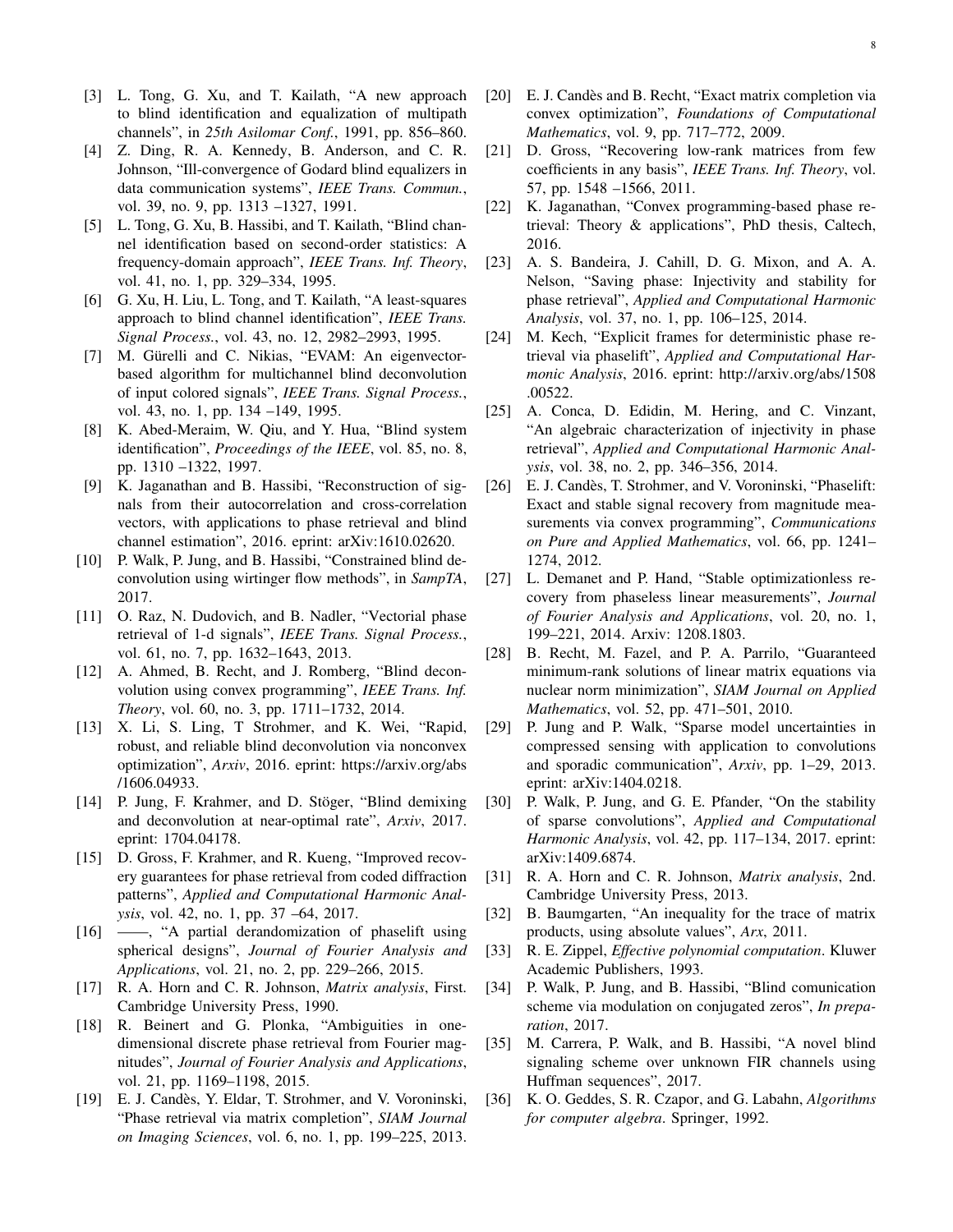- [37] Y. Bistritz and A. Lifshitz, "Bounds for resultants of univariate and bivariate polynomials", *Linear Algebra and Its Applications*, 2009.
- [38] A. D. Güngör, "Some bounds for the product of singular values", *Int. J. Contemp. Math. Sciences*, vol. 2, no. 26, pp. 1285 –1292, 2007.
- [39] S. M. Lane and G. Birkhoff, *Algebra*. AMS Chelsa Publication, 1999.
- [40] R. Bhatia, *Matrix analysis*, ser. Graduate Texts in Mathematics. Springer-Verlag New York, 1997, vol. 169.
- [41] J. K. Merikoski and R. Kumar, "Inequalities for spreads of matrix sums and products", *Applied Mathematics E-Notes*, vol. 4, pp. 150–159, 2004.
- [42] C. Aubel and H. Bölcskei, "Vandermonde matrices with nodes in the unit disk and the large sieve", *Applied and Computational Harmonic Analysis*, vol. submitted, 2017.
- [43] N. Karcanias and X. Y. Shan, "Root regions of bounded coefficient polynomials", *International Journal of Control*, vol. 53, no. 4, pp. 929–949, 1991.

# <span id="page-8-0"></span>APPENDIX A SYLVESTER MATRIX

The vectors  $\mathbf{a} \in \mathbb{C}_0^{n+1}$ ,  $\mathbf{b} \in \mathbb{C}_0^{m+1}$  generate (not necessarily monic) polynomials of order  $n$  respectively  $m$ 

$$
z^{n} A(z) = \sum_{k=0}^{n} a_{n-k} z^{k} = a_0 \prod_{k=1}^{n} (z - \alpha_k) = a(z)
$$
  
\n
$$
z^{m} B(z) = \sum_{l=0}^{m} b_{m-l} z^{l} = b_0 \prod_{l=1}^{m} (z - \beta_l) = b(z),
$$
\n(77)

where  $\alpha_k$  and  $\beta_l$  denote the zeros of the polynomial a respectively b. Hence the zeros of the  $z$ −transform [\(15\)](#page-2-7) equal the zeros of the polynomials. By commutativity we assume w.l.o.g.  $n \leq m$ . Then the  $N \times N$  *Sylvester matrix* of the polynomial a and b is with  $N = n + m$  given by

$$
\mathbf{S}_{\mathbf{a},\mathbf{b}} = \begin{pmatrix} a_0 & 0 & \dots & 0 & b_0 & \dots & \dots & 0 \\ a_1 & a_0 & \dots & 0 & b_1 & \dots & \dots & 0 \\ \vdots & \ddots & \vdots & \vdots & \ddots & \vdots & \vdots \\ a_m & a_{m-1} & \dots & a_{m-(n-1)} & \vdots & \ddots & \vdots \\ 0 & a_m & \dots & a_{m-(n-2)} & 0 & b_n & b_0 \\ \vdots & \ddots & \vdots & \vdots & \ddots & \vdots \\ 0 & 0 & \dots & a_m & 0 & \dots & 0 & \dots & b_n \end{pmatrix}
$$
(78)

where the first  $n$  columns are down shifts of the vector  $\bf{b}$  and the last  $m$  columns shifts of the vector  $a$ , see for example [9, Sec.VII] or [36, Def.7.2] (here they define the transpose version and for the reciprocal polynomials) The *resultant* of the polynomial a and b is the determinant of the Sylvester matrix  $S_{a,b}$ . SYLVESTER showed that the two polynomials have a common factor (non-trivial polynomial, i.e., not a constant) if and only if  $\det(\mathbf{S}_{a,b}) \neq 0$ , which is equivalent of having full rank, i.e.,  $\text{rank}(\mathbf{S}_{a,b}) = n + m$ .

## <span id="page-8-3"></span>*A. Singular Value Estimates of Sylvester Matrices*

Let us conclude this section with a eigenvalue lower bound. If  $\mathbf{a} \in \mathbb{C}_{0,0}^n$  and  $\mathbf{b} \in \mathbb{C}_{0,0}^m$  then the first and last coefficient of a and b are non-vanishing. Hence, a, b are full degree polynomials with non-vanishing zeros (roots). If a and b are co-prime, i.e., share no common zeros, then their resultant, given by

<span id="page-8-5"></span>
$$
\det \mathbf{S}_{\mathbf{a},\mathbf{b}} = b_0^{n-1} \prod_{l=1}^{m-1} a(\beta_l)^{(77)} \ a_0^{m-1} b_0^{n-1} \prod_{l=1}^{m-1} \prod_{k=1}^{n-1} (\beta_l - \alpha_k) \tag{79}
$$

is non-vanishing and the  $N-2 \times N-2$  Sylvester matrix  $S_{a,b}$ has full rank, see for example [37, Thm.1] and [33, Sec.9.2]. If we append a zero to the vector a denoted by  $a^0$ , see [\(25\)](#page-2-8), the corresponding polynomial  $a^0(z)$  has order n

$$
a^{0}(z) = \sum_{k=0}^{n} a_{n-k}^{0} z^{k} = z \sum_{k=0}^{n-1} a_{n-1-k} z^{k} = z \prod_{k=1}^{n} (z - \alpha_{k}) \tag{80}
$$

and the zeros  $\alpha_k$  of a are the non vanishing zeros of  $a^0$ . We denote the vanishing zero by  $\alpha_n^0 = 0$ . If we do the same for b then the only common factor of  $a^0$  and  $b^0$  is z, and the determinant of the  $N \times N$  matrix  $S_{a^0, b^0}$  vanishes by [\(79\)](#page-8-5) since  $\alpha_n^0 = \beta_m^0 = 0$ . However, if we consider the principal submatrix  $S_{a^0,b}$ , which is given by erasing the last row and last column in  $S_{a^0, b^0}$ , then the determinant is non vanishing since  $a^0(z)$  and  $b(z)$  share no common factor and hence

<span id="page-8-1"></span>
$$
rank(\mathbf{S}_{\mathbf{a}^0, \mathbf{b}^0}) = N - 1 \iff \forall l, k \colon 0 \neq \alpha_k \neq \beta_l \neq 0 \quad (81)
$$

<span id="page-8-4"></span>Let us now use [\(79\)](#page-8-5) to show a lower bound for the smallest singular value of the Sylvester matrix.

<span id="page-8-2"></span>**Lemma 2.** Let  $\mathbf{a} \in \mathbb{C}_0^{n+1}$  and  $\mathbf{b} \in \mathbb{C}_0^{m+1}$  for  $n, m \ge 1$  with  $\|\mathbf{a}\|^2 + \|\mathbf{b}\|^2 = 1$ . If the zeros of a and  $\ddot{\mathbf{b}}$  have a zero separation δ > 0 *as defined in* [\(66\)](#page-5-7)*, then it holds*

$$
1 \ge \frac{\sigma_{n+m}(\mathbf{S}_{\mathbf{a},\mathbf{b}})}{\sqrt{n+m-1}} \ge \sigma_1(\mathbf{S}_{\mathbf{a},\mathbf{b}}) \ge |a_0|^m |b_0|^n \delta^{nm}.
$$
 (82)

*Proof.* Since  $\delta > 0$  the polynomials a and b are coprime. Hence the rank of  $S = S_{a,b}$  is full and all singular values  $\sigma_k > 0$ . It is known that the absolute value of the determinate  $S = S_{a,b}$  is the product of its singular values

<span id="page-8-7"></span>
$$
|\det \mathbf{S}| = \prod_{k=1}^{n+m} \sigma_k(\mathbf{S}).
$$
 (83)

Hence we get for the smallest singular value by [38, Cor.3]

$$
\sigma_1(\mathbf{S}) \ge \left(\frac{n+m-1}{\|\mathbf{S}\|^2}\right)^{\frac{n+m-1}{2}} |\det(\mathbf{S})|.
$$
 (84)

Since the Sylvester matrix is given by

<span id="page-8-6"></span>
$$
\mathbf{S} = \mathbf{S}_{\mathbf{a},\mathbf{b}} = (\mathbf{T}_{m,\mathbf{a}} \quad \mathbf{T}_{n,\mathbf{b}}) \tag{85}
$$

we get for the Frobenius norm

$$
\|\mathbf{S}\|^2 = \text{tr}(\mathbf{S}^*\mathbf{S}) = \text{tr}\begin{pmatrix} \mathbf{T}^*_{m,\mathbf{a}}\mathbf{T}_{m,\mathbf{a}} & \mathbf{T}^*_{m,\mathbf{a}}\mathbf{T}_{n,\mathbf{b}}\\ \mathbf{T}^*_{n,\mathbf{b}}\mathbf{T}_{m,\mathbf{a}} & \mathbf{T}^*_{m,\mathbf{a}}\mathbf{T}_{m,\mathbf{a}} \end{pmatrix}
$$
  
\n
$$
\stackrel{\text{(111)}}{=} \text{tr}(\mathbf{T}_{m,\mathbf{a}*\overline{\mathbf{a}}}) + \text{tr}(\mathbf{T}_{n,\mathbf{b}*\overline{\mathbf{b}}})
$$
  
\n
$$
= m \|\mathbf{a}\|_2^2 + n \|\mathbf{b}\|_2^2 \le \max\{n, m\} (\|\mathbf{a}\|^2 + \|\mathbf{b}\|^2)
$$
  
\n
$$
\le \max\{n, m\} \le n + m - 1.
$$
 (86)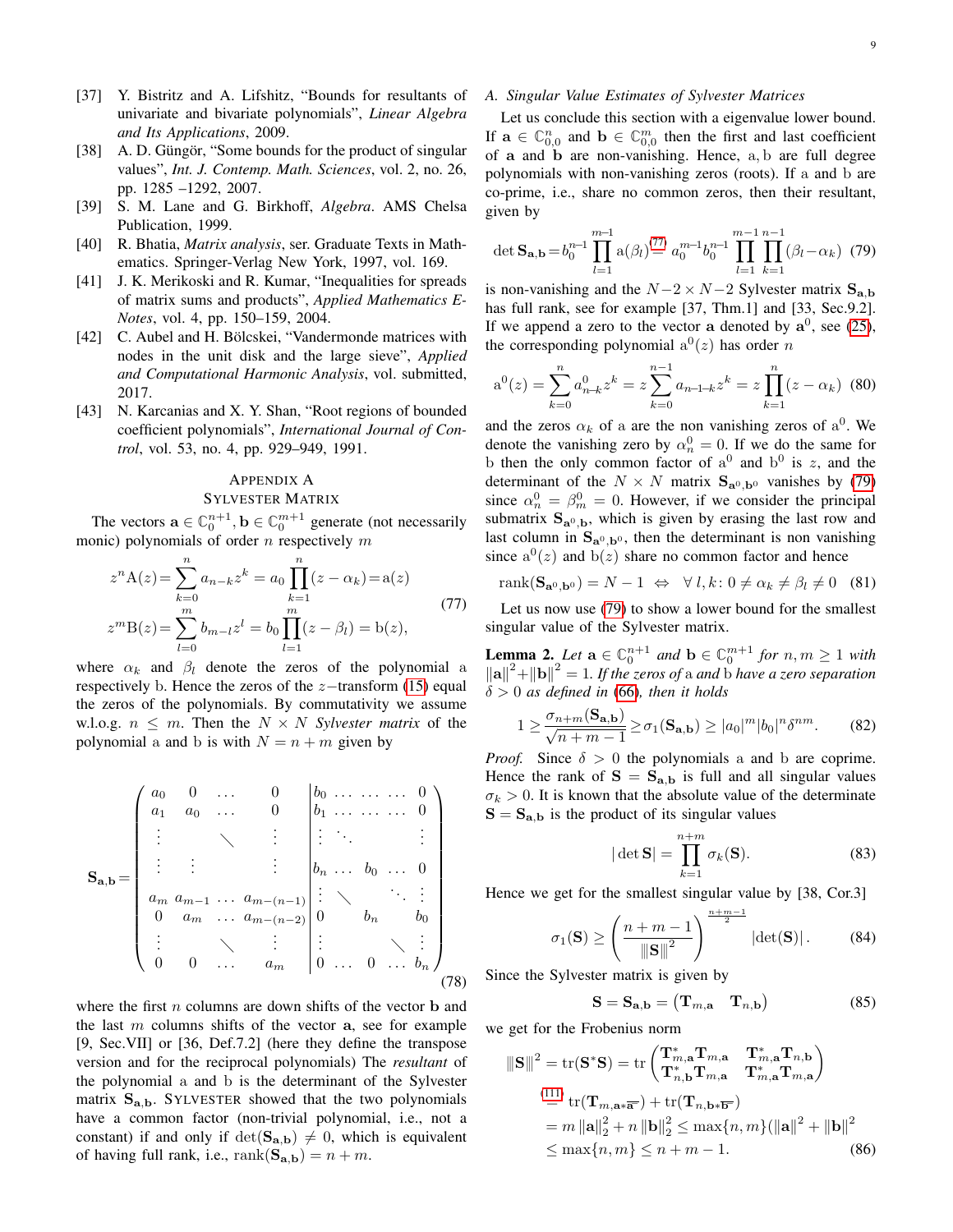Since S has full rank we get  $||S||^2 = \sum_{k=1}^{n+m} \sigma_k^2 \ge (n+m)\sigma_1^2$ and hence with [\(86\)](#page-8-6) the upper bound for  $\sigma_1$ . Furthermore,  $n + m - 1$  is also an upper bound for  $\sigma_{max}^2$ . Moreover, we get with [\(84\)](#page-8-7) the lower bound

$$
\sigma_1(\mathbf{S}) \ge |\det(\mathbf{S})| \ge |a_0|^m |b_0|^n \delta^{nm} \qquad \Box
$$

*B. Alternative bound for the smallest singular value of the Sylvester Matrix*

If there is separate knowledge of the zero structure of  $x_1$ and  $x_2$  this can lead to tighter bounds.

**Lemma 3.** Let  $\mathbf{a} \in \mathbb{C}_0^{n+1}$ ,  $\mathbf{b} \in \mathbb{C}_0^{m+1}$  as in Lemma [2,](#page-8-2) then

$$
\sigma_1(\mathbf{S}_{\mathbf{a},\mathbf{b}}) \ge \frac{\delta^{N-1} |a_0 b_0|}{N^2} \cdot \frac{\min\{(a/2)^{n-1}, (b/2)^{m-1}\}}{a^{1-N} + b^{1-N}} \quad (87)
$$

*where*  $N = n + m$ ,  $\delta > 0$  *and* 

$$
a = \frac{|a_0|}{|a_0| + 1} \quad , \quad b = \frac{|b_0|}{|b_0| + 1}.
$$
 (88)

*Proof.* Let  $\mathbf{a} \in \mathbb{C}_0^{n+1}$  and  $\mathbf{b} \in \mathbb{C}_0^{m+1}$  for  $n, m \in \mathbb{N}$ . Then it holds for the Sylvester matrix and any  $\lambda \in \mathbb{C}$ 

$$
\begin{aligned} \left(1 \quad \lambda \quad \dots \; \lambda^{N-1}\right) \mathbf{S}_{\mathbf{a},\mathbf{b}} & \qquad (89) \\ &= \left(\mathbf{a}(\lambda) \; \lambda \mathbf{a}(\lambda) \; \dots \lambda^{n} \mathbf{a}(\lambda) \; \lambda^{n+1} \mathbf{b}(\lambda) \; \dots \; \lambda^{N-1} \mathbf{b}(\lambda)\right) \end{aligned}
$$

with  $N = n + m$ . Let us introduce the zero vector

$$
\zeta = \begin{pmatrix} \beta \\ \alpha \end{pmatrix} \in \mathbb{C}^N \tag{90}
$$

where  $\alpha_k$  and  $\beta_l$  are the zeros of  $a(z)$  respectively  $b(z)$  as in [\(77\)](#page-8-4). Let us define the  $N \times N$  Vandermonde matrix

$$
\mathbf{V}_{\zeta} = \begin{pmatrix} \begin{bmatrix} 1 & \beta_1 & \cdots & \beta_1^n \\ 1 & \beta_2 & \cdots & \beta_2^n \\ \vdots & & & \vdots \\ 1 & \beta_m & \cdots & \beta_m^n \end{bmatrix} & \begin{bmatrix} \beta_1^{n+1} & \beta_1^{n+2} & \cdots & \beta_1^{n+m-1} \\ \beta_2^{n+1} & \beta_2^{n+2} & \cdots & \beta_2^{n+m-1} \\ \vdots & & & \vdots \\ \beta_m^{n+1} & \beta_m^{n+2} & \cdots & \beta_m^{n+m-1} \\ \vdots & & & \vdots \\ 1 & \alpha_1 & \cdots & \alpha_1^n \\ 1 & \alpha_2 & \cdots & \alpha_2^n \end{bmatrix} & \begin{bmatrix} \alpha_1^{n+1} & \alpha_1^{n+2} & \cdots & \alpha_1^{n+m-1} \\ \alpha_1^{n+1} & \alpha_1^{n+2} & \cdots & \alpha_1^{n+m-1} \\ \alpha_2^{n+1} & \alpha_2^{n+2} & \cdots & \alpha_2^{n+m-1} \\ \vdots & & & \vdots \\ \alpha_n^{n+1} & \alpha_n^{n+2} & \cdots & \alpha_n^{n+m-1} \end{bmatrix} \end{pmatrix} \tag{91}
$$

generated by the node vector  $\zeta$ . Hence, setting  $\lambda = \zeta$  we get from the observation [\(89\)](#page-9-0)

$$
\mathbf{V}_{\zeta}\mathbf{S}_{\mathbf{a}\mathbf{b}} = \mathbf{D}\mathbf{V}_{\alpha,\beta} = \begin{pmatrix} \mathbf{D}_{\mathbf{a}(\beta)} & \mathbf{0} \\ \mathbf{0} & \mathbf{D}_{\mathbf{b}(\alpha)} \end{pmatrix} \begin{pmatrix} \mathbf{V}_{\beta} & \mathbf{0} \\ \mathbf{0} & \mathbf{V}_{\alpha} \end{pmatrix}
$$
(92)

where  $\mathbf{D} = \mathbf{D}_{a(\boldsymbol{\beta}),b(\boldsymbol{\alpha})}$  is a diagonal matrix generated by evaluating the polynomials at the other zeros and  $V_{\alpha}$  and  $V_\beta$  are  $n \times n$  resp.  $m \times m$  Vandermonde matrices

$$
\mathbf{D}_{b(\alpha)} = \begin{pmatrix} b(\alpha_1) & 0 & \dots & 0 \\ 0 & b(\alpha_2) & \dots & 0 \\ \vdots & & \ddots & \vdots \\ 0 & 0 & \dots & b(\alpha_n) \end{pmatrix}, \quad \mathbf{V}_{\alpha} = \begin{pmatrix} 1 & \alpha_1 & \dots & \alpha_1^n \\ 1 & \alpha_2 & \dots & \alpha_2^n \\ \vdots & \vdots & & \vdots \\ 1 & \alpha_n & \dots & \alpha_n^n \end{pmatrix}
$$

Note,  $\mathbf{D} \mathbf{V}_{\alpha,\beta}$  is not Hermitian. Taking the determinant of both sides in [\(92\)](#page-9-1) gives

$$
\det(\mathbf{V}_{\zeta}\mathbf{S}_{\mathbf{a},\mathbf{b}}) = \det(\mathbf{D}\mathbf{V}_{\alpha,\beta})
$$
  

$$
\Leftrightarrow \det(\mathbf{V}_{\zeta}) \det(\mathbf{S}_{\mathbf{a},\mathbf{b}}) = \det(\mathbf{D}) \det(\mathbf{V}_{\alpha}) \det(\mathbf{V}_{\beta})
$$
(93)

By using the well-known determinant formula for Vandermonde matrices, see [39, Ch. IX, Exc.6], we have the equivalence

$$
\det(\mathbf{S}_{\mathbf{a},\mathbf{b}}) \prod_{1 \leq l < k}^{n+m} (\zeta_k - \zeta_l) = \prod_{l,k=1}^{m,n} a(\beta_l) b(\alpha_k) \prod_{k < k'}^{n} (\alpha_k - \alpha_{k'}) \prod_{l < l'}^{m} (\beta_l - \beta_{l'})
$$
\n
$$
\Leftrightarrow \det(\mathbf{S}_{\mathbf{a},\mathbf{b}}) \prod_{1 \leq l < k}^{n+m} (\zeta_k - \zeta_l) = a_0^m b_0^n \prod_{k,l=1}^{m,n} (\beta_l - \alpha_k)
$$
\n
$$
\cdot \prod_{\substack{l,k=1}}^{n,m} (\alpha_k - \beta_l) \prod_{k < k'}^{n} (\alpha_k - \alpha_{k'}) \prod_{l < l'}^{m} (\beta_l - \beta_{l'})
$$
\n
$$
\Leftrightarrow \det(\mathbf{S}_{\mathbf{a},\mathbf{b}}) \cdot \Delta = a_0^m b_0^n \prod_{l,k=1}^{m,n} (\beta_l - \alpha_k) \cdot \Delta \qquad (94)
$$

Where  $\Delta \neq 0$  if and only if all zeros are simple and a and b are coprime. If this holds, we can resolve for the determinant

$$
\det(\mathbf{S}_{\mathbf{a},\mathbf{b}}) = a_0^m b_0^n \prod_{k,l=1}^{m,n} (\beta_k - \alpha_l)
$$
 (95)

<span id="page-9-0"></span>which proofs [\(79\)](#page-8-5) if all zeros are simple. On the other hand we can compute directly from the relation [\(92\)](#page-9-1) for any  $N \times N$ matrices

$$
\|\mathbf{V}_{\zeta}\|_{\infty} \sigma_1(\mathbf{S}_{\mathbf{a},\mathbf{b}}) \ge \sigma_1(\mathbf{V}_{\zeta} \mathbf{S}_{\mathbf{a},\mathbf{b}}) = \sigma_1(\mathbf{D} \mathbf{V}_{\alpha,\beta})
$$
  
\n
$$
\ge \sigma_1(\mathbf{V}_{\alpha,\beta}) \sigma_1(\mathbf{D})
$$
\n(96)

where the first inequality holds by<sup>[3](#page-9-2)</sup> [40, Probl.III.6.2] and the last by [41, Thm.9] if D and  $V_{\alpha,\beta}$  are booth non-singular. Since both are block diagonal matrices we get further

$$
\sigma_1(\mathbf{V}_{\boldsymbol{\alpha},\boldsymbol{\beta}})\sigma_1(\mathbf{D}) \ge \min\{\sigma_1(\mathbf{V}_{\boldsymbol{\alpha}}),\sigma_1(\mathbf{V}_{\boldsymbol{\beta}})\}\cdot \delta^{N-1}|a_0b_0| \quad (97)
$$

where we used  $\min\{|a_0|, |b_0|\} \geq |a_0| \cdot |b_0|$  since  $|a_0|, |b_0| \leq$ 1. For the lower bound of the smallest and largest singular values of Vandermonde matrices we can use bounds derived and referenced in [42]. Hence we get

$$
\sigma_1(\mathbf{S}_{\mathbf{a},\mathbf{b}}) \ge \delta^{N-1} |a_0 b_0| \cdot ||\mathbf{V}_{\zeta}||_{\infty}^{-1} \cdot \min\{\sigma_1(\mathbf{V}_{\alpha}), \sigma_1(\mathbf{V}_{\beta})\}
$$
  
 
$$
\ge \frac{\delta^{N-1} |a_0 b_0|}{N} \cdot \Gamma_1 \cdot \Gamma_2
$$
 (98)

<span id="page-9-1"></span>where

$$
\Gamma_1 = \left(\max\{\sum_{k=1}^N |\zeta_k|^{N-1}, N\}\right)^{-1}
$$
\n(99)

$$
\Gamma_2 = \min \left\{ \max_{k} \prod_{k \neq k'=1}^{n} \frac{\max\{1, |\alpha_{k'}|\}}{|\alpha_k - \alpha_{k'}|}, \max_{l} \prod_{l \neq l'=1}^{m} \frac{\max\{1, |\beta_{l'}|\}}{|\beta_{l'} - \beta_l|} \right\}
$$

. We need lower and upper bounds for the smallest and largest zero in magnitude. Since the coefficient vectors are normalized we get

$$
\max_{k \neq l} |\alpha_k - \alpha_l| \leq 2(1 + \frac{\|\mathbf{a}\|}{|a_0|}) \leq 2\Big(\frac{1 + |a_0|}{|a_0|}\Big) \tag{100}
$$

<span id="page-9-2"></span><sup>3</sup>Note, in Bahtia, the singular values are in decreasing order, i.e.,  $\sigma_1 \geq$  $\sigma_2 \geq \cdots \geq \sigma_r \geq \sigma_{r+1} = 0 = \cdots = \sigma_n.$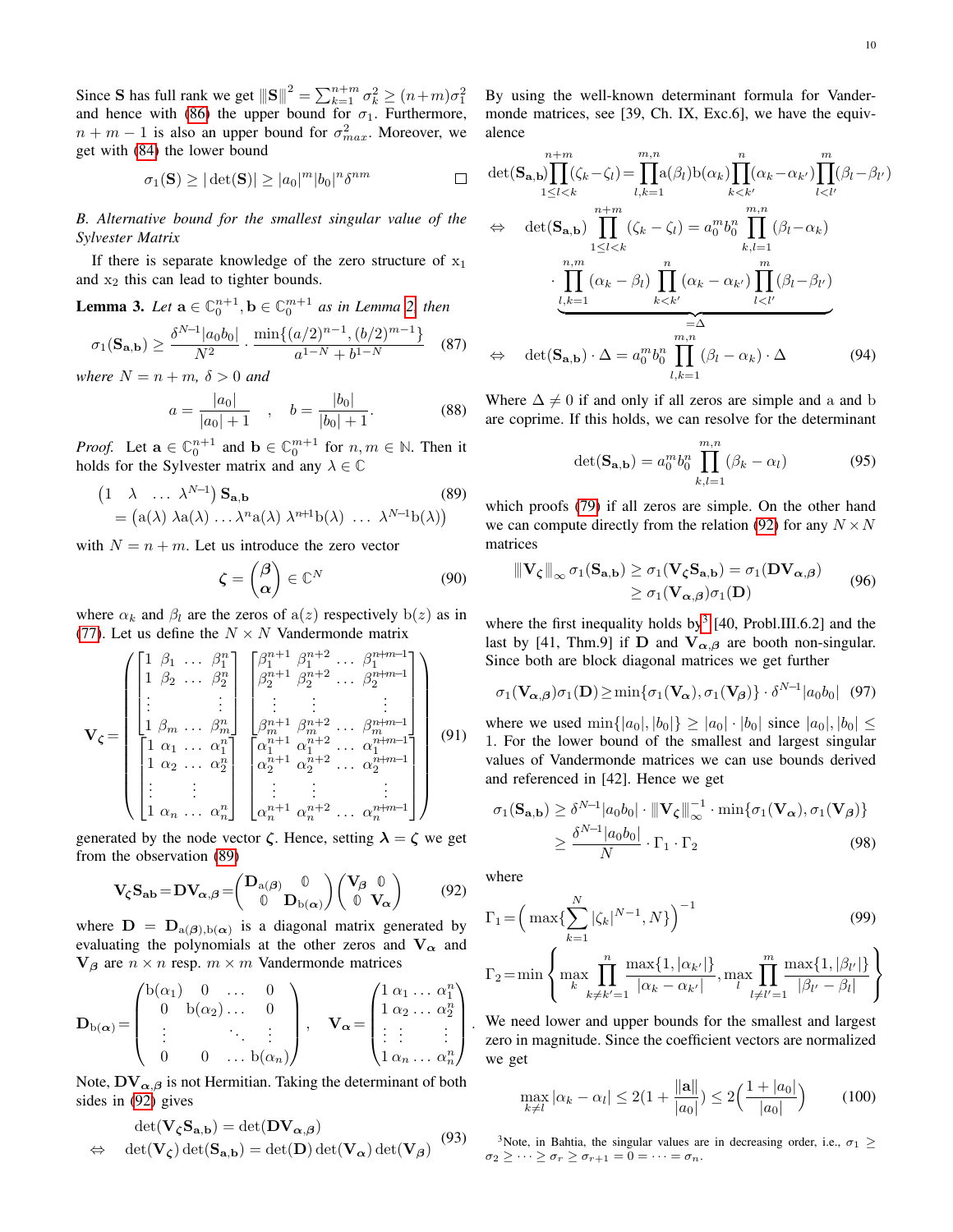see for example [43, Thm.2], and similar for b. Then we get

$$
\Gamma_1 \ge \frac{1}{N-1} \frac{1}{a^{1-N} + b^{1-N}}
$$
\n(101)

$$
\Gamma_2 \ge \min\left\{ (a/2)^{n-1}, (b/2)^{m-1} \right\} \tag{102}
$$

where

$$
a = \frac{|a_0|}{|a_0| + 1} \quad , \quad b = \frac{|b_0|}{|b_0| + 1} \tag{103}
$$

are less than  $1/2$ . Hence we get

$$
\sigma_1(\mathbf{S}_{\mathbf{a},\mathbf{b}}) \ge \frac{\delta^{N-1} |a_0 b_0|}{N^2} \cdot \frac{\min\{(a/2)^{n-1}, (b/2)^{m-1}\}}{a^{1-N} + b^{1-N}}
$$

*Remark*. The singular value bounds of the Vandermonde matrices used in this proof are very weak since they include all worst cases. If there is more structure known about the zeros of  $x_1$  and  $x_2$  much tighter bounds are available, for example, if all nodes of  $\alpha$  are lying uniform on the unit circle. Such insights also may lead to signal designs where deconvolution is guaranteed to be stable or unstable.

## <span id="page-10-0"></span>APPENDIX B DUAL CERTIFICATE

To show that  $\mathbf{W} = \mathbf{S}_{\mathbf{x}_2^0, -\mathbf{x}_1^0} \mathbf{S}_{\mathbf{x}_2^0, -\mathbf{x}_1^0}$  defines a dual certificate we need to show the following three properties

- (i)  $W \succeq 0$
- (ii)  $Wx = 0$
- (iii) rank(**W**) =  $N-1$

see also  $[1]$ ,  $[9]$ ,  $[22]$ . By definition W is already positive semi-definite and  $Wx = 0$  by observing the commutative property of the convolution  $x_2 * x_1 - x_1 * x_2 = 0$  in [\(26\)](#page-2-9). The last property follows finally by the Sylvester Theorem due to the co-prime condition of  $x_1$  and  $x_2$  in [\(81\)](#page-8-1). The missing injectivity property for the uniqueness result of Theorem [1](#page-2-1) follows then from the local stability result Lemma [1.](#page-4-5)

The adjoint operator of  $\mathcal A$  in [\(11\)](#page-1-1) is the linear map

$$
\mathcal{A}^* \colon \mathbb{C}^M \to \mathbb{C}^{N \times N} \tag{104}
$$

which is defined for every  $\lambda \in \mathbb{C}^M, \mathbf{X} \in \mathbb{C}^{N \times N}$  as

$$
\langle \mathcal{A}^*(\boldsymbol{\lambda}), \mathbf{X} \rangle = \langle \boldsymbol{\lambda}, \mathcal{A}(\mathbf{X}) \rangle = \langle \boldsymbol{\lambda}, \mathbf{e}_m \operatorname{tr}(\mathbf{A}_m \mathbf{X}^*) \rangle \qquad (105)
$$

$$
= \langle \boldsymbol{\lambda}, \mathbf{e}_m \langle \mathbf{X}, \mathbf{A}_m \rangle \rangle = \left\langle \sum_m \lambda_m \mathbf{A}_m, \mathbf{X} \right\rangle
$$

where the matrices  $\mathbf{A}_m$  are given by  $\mathbf{A}_{i,j,k}$  in [\(12\)](#page-1-4) in lexicographical order. Since this holds for all  $X \in \mathbb{C}^{N \times N}$  we get

$$
range(\mathcal{A}^*) := span{\mathbf{A}_0, \dots, \mathbf{A}_{M-1}}.
$$
 (106)

To show that the Sylvester matrix product W in [\(27\)](#page-2-6) corresponds to the dual certificate of our measurements, we need hence to find the corresponding vector  $\lambda$ . To see this, we have to represent W in terms of the measurements.

If we consider the product of the adjoint Sylvester matrix with itself we get by [\(27\)](#page-2-6) and [\(24\)](#page-2-4)

<span id="page-10-1"></span>
$$
\mathbf{S}_{\mathbf{x}_{2}^{0},-\mathbf{x}_{1}^{0}}^{\ast} \mathbf{S}_{\mathbf{x}_{2}^{0},-\mathbf{x}_{1}^{0}} = \begin{pmatrix} \mathbf{T}_{1,\mathbf{x}_{2}}^{\ast} & \mathbf{0} \\ -\mathbf{T}_{2,\mathbf{x}_{1}}^{\ast} & \mathbf{0} \end{pmatrix} \begin{pmatrix} \mathbf{T}_{1,\mathbf{x}_{2}} & -\mathbf{T}_{2,\mathbf{x}_{1}} \\ \mathbf{0}^{T} & \mathbf{0}^{T} \end{pmatrix}
$$

$$
= \begin{pmatrix} \mathbf{T}_{1,\mathbf{x}_{2}}^{\ast} \mathbf{T}_{1,\mathbf{x}_{2}} & -\mathbf{T}_{1,\mathbf{x}_{2}}^{\ast} \mathbf{T}_{2,\mathbf{x}_{1}} \\ -\mathbf{T}_{2,\mathbf{x}_{1}}^{\ast} \mathbf{T}_{1,\mathbf{x}_{2}} & \mathbf{T}_{2,\mathbf{x}_{1}}^{\ast} \mathbf{T}_{2,\mathbf{x}_{1}} \end{pmatrix} (107)
$$

see Figure [2.](#page-11-3) Let  $i, j, i', j' \in \{1, 2\}$  with  $i + j = i' + j'$ , then we set  $N_{ij} = N_i + N_j = N_{i'} + N_{j'}$  (we have  $N_{1,2} = N$ ), we get with [\(21\)](#page-2-10) for the banded Toeplitz products and the embedding matrix notation in [\(7\)](#page-1-5)

$$
\mathbf{T}_{j,\mathbf{x}_{i}^{0}}^{*} \mathbf{T}_{j',\mathbf{x}_{i'}^{0}} = \mathbf{T}_{N_{j},\mathbf{x}_{i}^{0}}^{*} \mathbf{T}_{N_{j'},\mathbf{x}_{i'}^{0}} \qquad (108)
$$
\n
$$
= \sum_{m=0}^{N_{i}-1} \sum_{l=0}^{N_{i'}-1} \overline{x}_{i,m} x_{i',l} \mathbf{\Pi}_{i+j,j}^{T} \mathbf{T}_{N_{ij}}^{-m} \mathbf{T}_{N_{ij}}^{l} \mathbf{\Pi}_{i+j,j}
$$
\n
$$
= \sum_{m=0}^{N_{i}-1} \sum_{l=0}^{N_{i'}-1} \overline{x}_{i,m} x_{i',l} \mathbf{\Pi}_{i+j,j}^{T} \mathbf{T}_{N_{ij}}^{l-m} \mathbf{\Pi}_{i+j,j'}.
$$

Let us emphasize that  $l, m$  are limited by  $N_i-1$  resp.  $N_{i'}-1$ 1, and since we consider the  $N_i$  resp.  $N_{i'}$  embeddings the zeros on the  $l - m$ th diagonal in  $\mathbf{T}^{l - m}_{N_{ij}}$  can be ignored. By substituting with  $k = l - m$  we get

$$
\mathbf{T}_{j,\mathbf{x}_i^0}^*\mathbf{T}_{j',\mathbf{x}_{i'}^0} = \sum_{k=-N_i+1}^{N_{i'}-1} \left( \sum_{m=0}^{N_i-1} \overline{x_{i,m}} x_{i',k+m} \right) \mathbf{\Pi}_{i+j,j}^T \mathbf{T}_{N_{ij}}^k \mathbf{\Pi}_{i+j,j'}
$$

where we set  $x_{i,k} = 0$  for  $k < 0$  or  $k \geq N_i$ . Bringing m on the other side by substituting  $m' = m + k$  gets

$$
= \sum_{k=1-N_i}^{N_{i'}-1} \left( \sum_{m'=k}^{N_i-1+k} \overline{x_{i,m'-k}} x_{i',m'} \right) \Pi_{i+j,j}^T \mathbf{T}_{N_{ij}}^k \Pi_{i+j,j'} = \sum_{k=-N_i+1}^{N_{i'}-1} (\mathbf{x}_{i'} * \overline{\mathbf{x}_i})_{N_i-1+k} \Pi_{i+j,j}^T \mathbf{T}_{N_{ij}}^k \Pi_{i+j,j'} \quad (109)
$$

where the inner sum is the correlation between  $x_{i'}$  and  $x_i$ . Using the matrix notation  $\mathbf{T}_{N_s}^{(k)}$  $N_j, N_{j'}$  defined in [\(8\)](#page-1-9) we get

<span id="page-10-2"></span>
$$
=\sum_{k=0}^{N_{ii'}-2} (\mathbf{x}_{i'} * \overline{\mathbf{x}_i})_k \mathbf{T}_{N_j, N_{j'}}^{(k)}
$$
(110)

such that we have

$$
\mathbf{T}_{j,\mathbf{x}_i}^* \mathbf{T}_{j',\mathbf{x}_{i'}^0} = \mathbf{T}_{j,\mathbf{x}_i}^* \mathbf{T}_{j',\mathbf{x}_{i'}} = \mathbf{T}_{j,j',\mathbf{x}_{i'} \ast \overline{\mathbf{x}_i}}.
$$
 (111)

Hence, the time-reversal and complex conjugation for the correlation is obtained by the adjoint operation. Hence we get

$$
\mathbf{S}_{\mathbf{x}_2^0, -\mathbf{x}_1^0}^* \mathbf{S}_{\mathbf{x}_2^0, -\mathbf{x}_1^0} = \begin{pmatrix} \mathbf{T}_{1,1, \mathbf{a}_2} & -\mathbf{T}_{1,2, \mathbf{a}_{1,2}} \\ -\mathbf{T}_{2,1, \mathbf{a}_{2,1}} & \mathbf{T}_{2,2, \mathbf{a}_1} \end{pmatrix} \tag{112}
$$

Note, that  $\mathbf{T}_{2,1,\mathbf{a}_{2,1}} = \mathbf{T}_{2,1,\overline{\mathbf{a}_{1,2}}}$ . Note, that  $\omega \neq \mathbf{a}$  since we need a minus for the anti-diagonal and  $a_1$  and  $a_2$  are interchanged. More precisely we have

$$
\boldsymbol{\omega} := [\mathbf{a}_2^{(1)}, -\mathbf{a}_{1,2}, -\mathbf{a}_{2,1}, \mathbf{a}_1^{(2)}] \tag{113}
$$